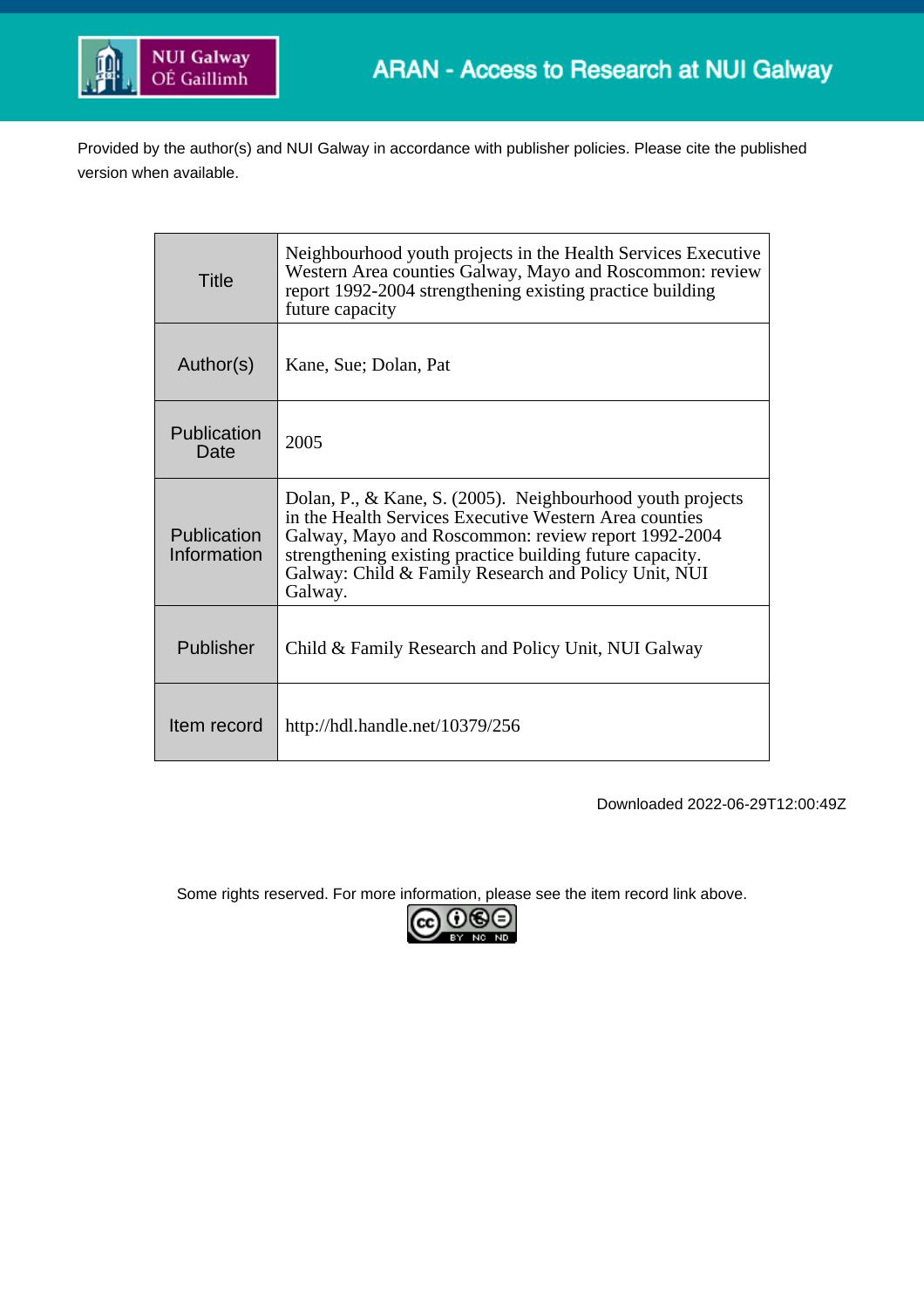

# **NEIGHBOURHOOD YOUTH PROJECTS**

**IN THE HEALTH SERVICES EXECUTIVE WESTERN AREA COUNTIES GALWAY, MAYO AND ROSCOMMON**

> **Review Report 1992-2004**

# **Strengthening Existing Practice Building Future Capacity**

Dr. Pat Dolan and Ms. Sue Kane  *HSE Western Area / NUI, Galway Child & Family Research and Policy Unit* May 2005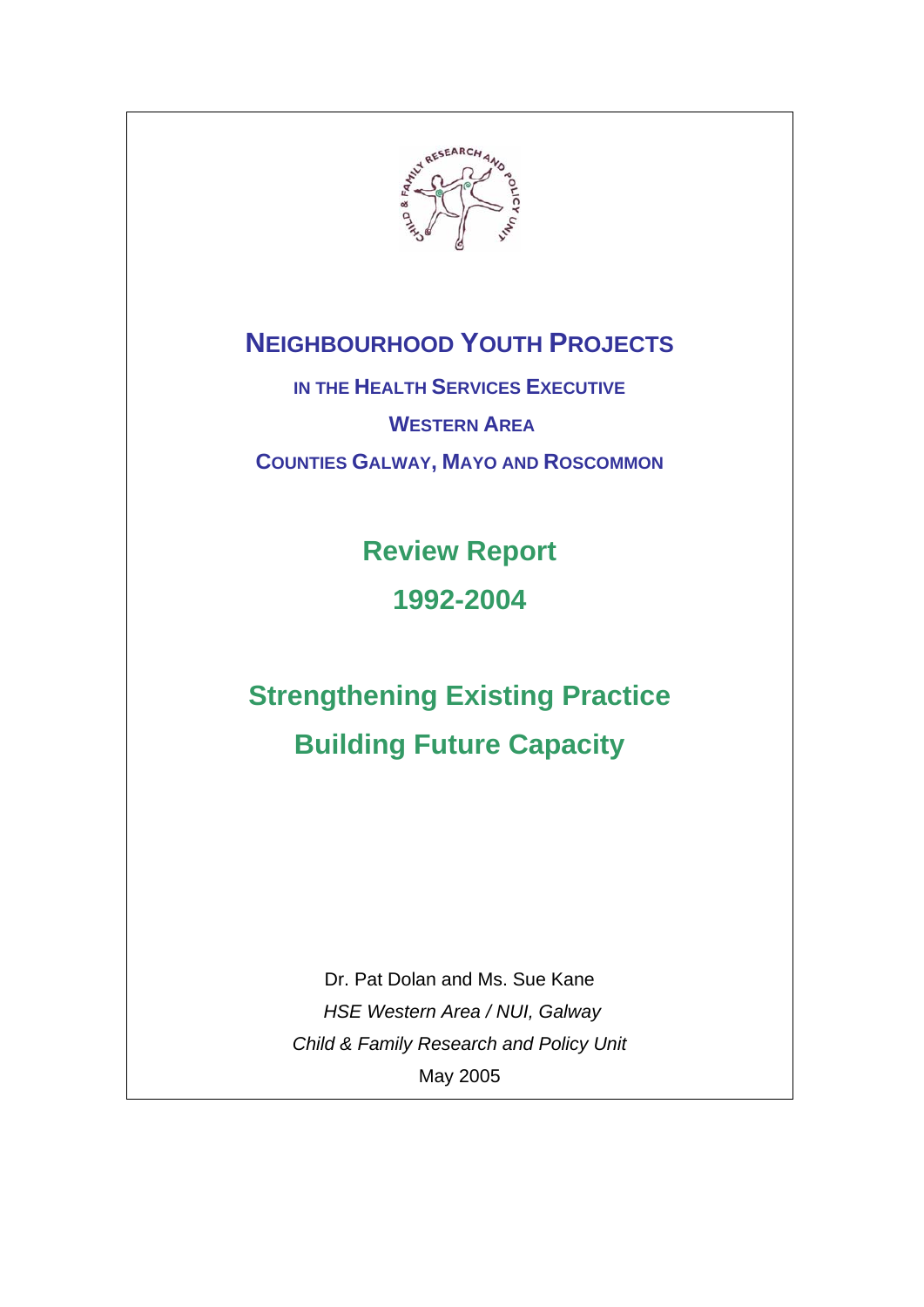# **Contents**

|    | Overview                                                   | $\overline{2}$ |
|----|------------------------------------------------------------|----------------|
|    | Figure 1.1 - Towards Building the Service Capacity of NYPs | 3              |
| 1. | Introduction                                               | 4              |
| 2. | <b>Review of the Literature</b>                            | 6              |
| 3. | Aims and Objectives                                        | 11             |
| 4. | <b>Individual Work</b>                                     | 14             |
| 5. | Group Work                                                 | 16             |
| 6. | Working with Parents, Families and Communities             | 19             |
| 7. | <b>Target Groups and Service Provision</b>                 | 22             |
| 8. | <b>Reflective Practice</b>                                 | 24             |
| 9. | <b>Management Information Systems</b>                      | 26             |
|    | <b>Appendices</b>                                          |                |
|    | Schedules for Implementation of Recommendations:           |                |
|    | <b>Local Manager</b>                                       | 27             |
|    | <b>Project Staff</b>                                       | 29             |
|    |                                                            |                |

**Bibliography** 36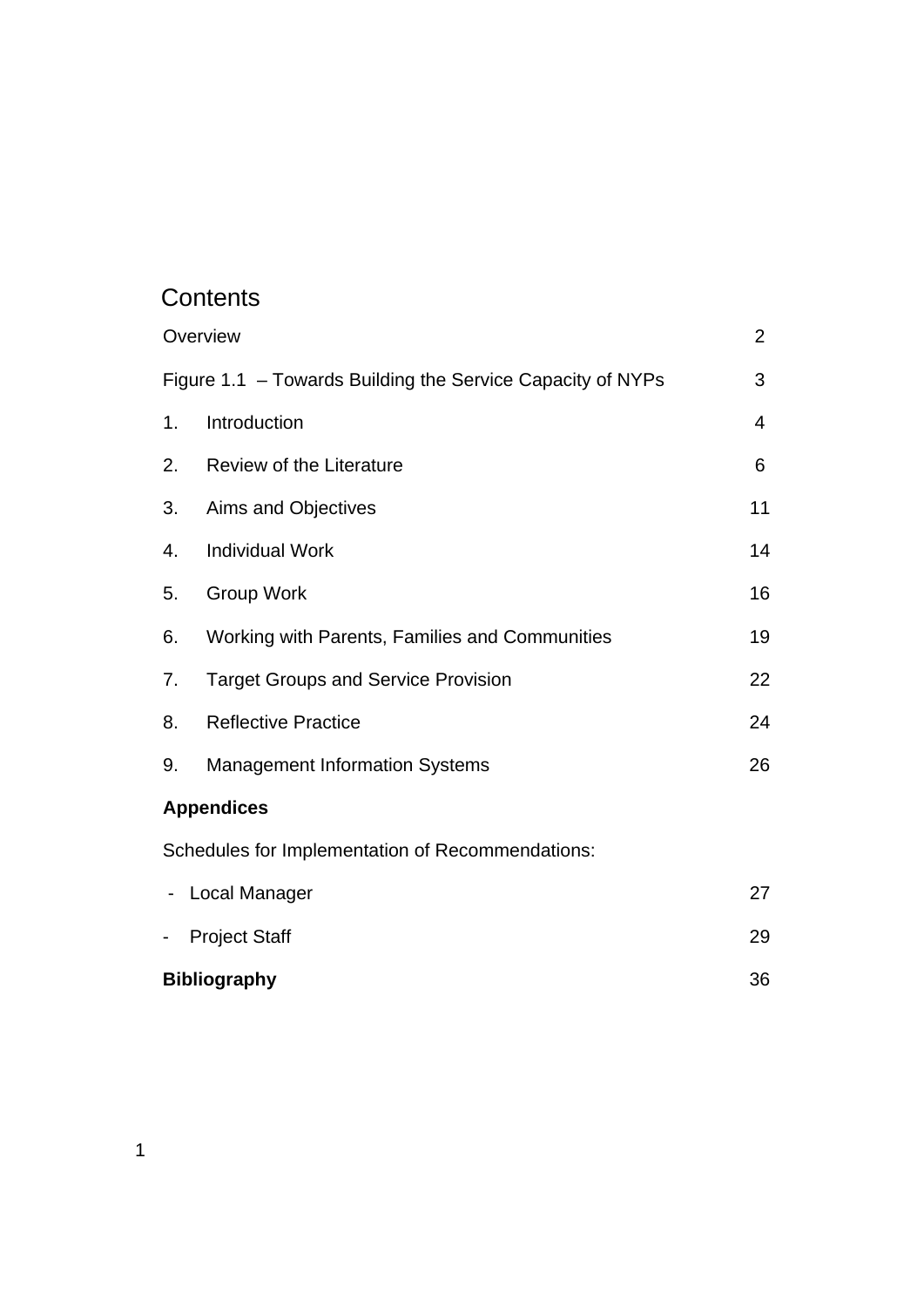#### **Overview**

Based on a service review, this brief report outlines future strategic intent and operational direction for Neighbourhood Youth Projects (NYP) in the Health Services Western Region (Counties Galway, Mayo and Roscommon). The review takes place 12 years after the inception of the first NYP and in the light of major expansion of the NYP programme, as well as other family support service developments in the intervening period. All NYPs including those either run directly by the HSE or jointly managed with Foroige are considered equally and subsequent recommendations are made on the basis of information provided to the review group and agreed by key stakeholders.

It is important to stress that this report comes within a context where the NYP programme is perceived as being an effective service (Canavan, 1993; Gavigan, 2002; Dolan, 2005) and that it is valued highly by all stakeholders. The specific intention is that through this review and subsequent recommended actions, what already is a robust model for helping young people and their families will be enhanced further. With this in mind, the report focuses on a set of specific themes, while attention is paid solely to the existing set of NYP service and not on any expansion of the programme across prospective sites within the 3 counties. The key messages that accrue from the review are summarised and presented figuratively below.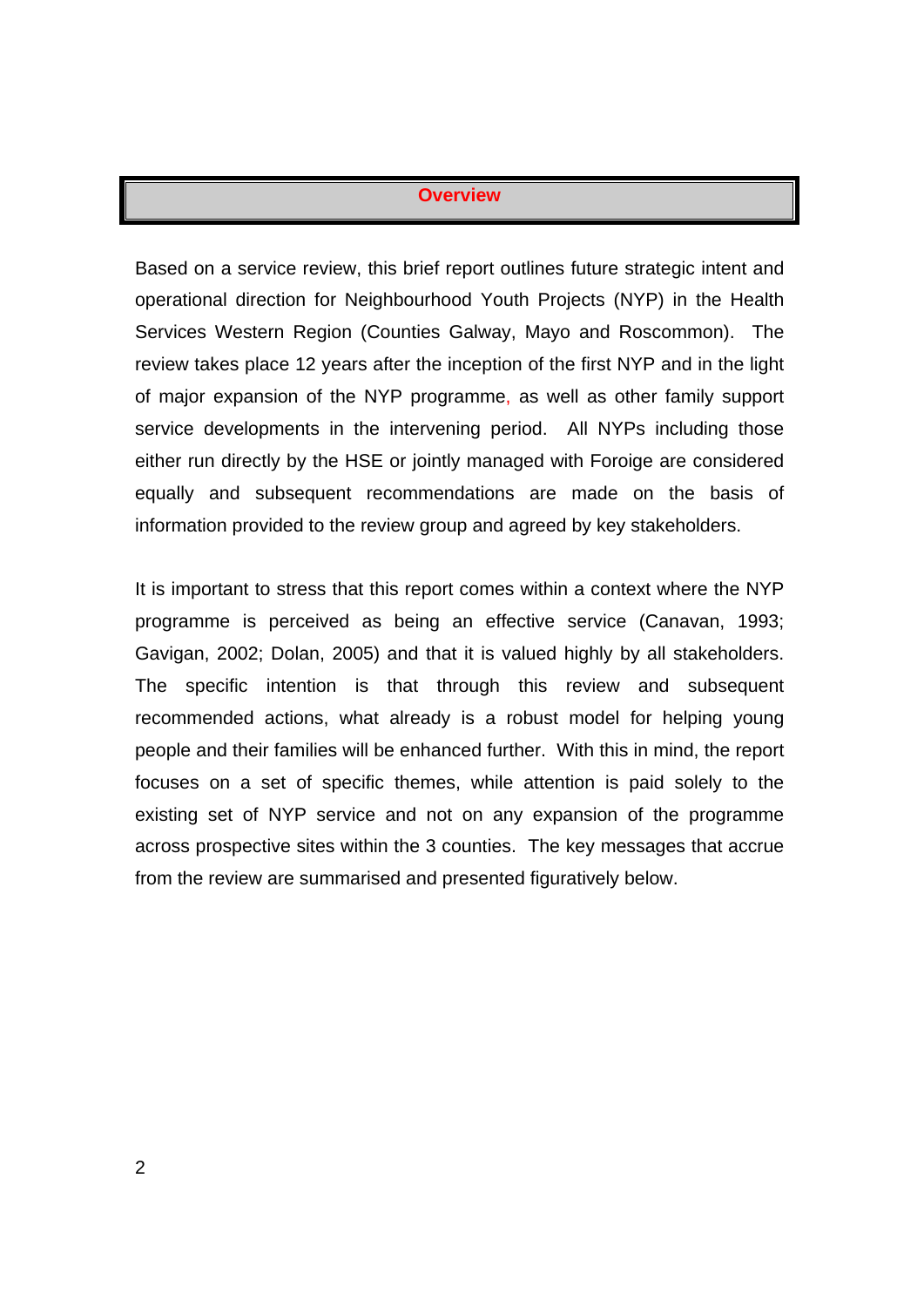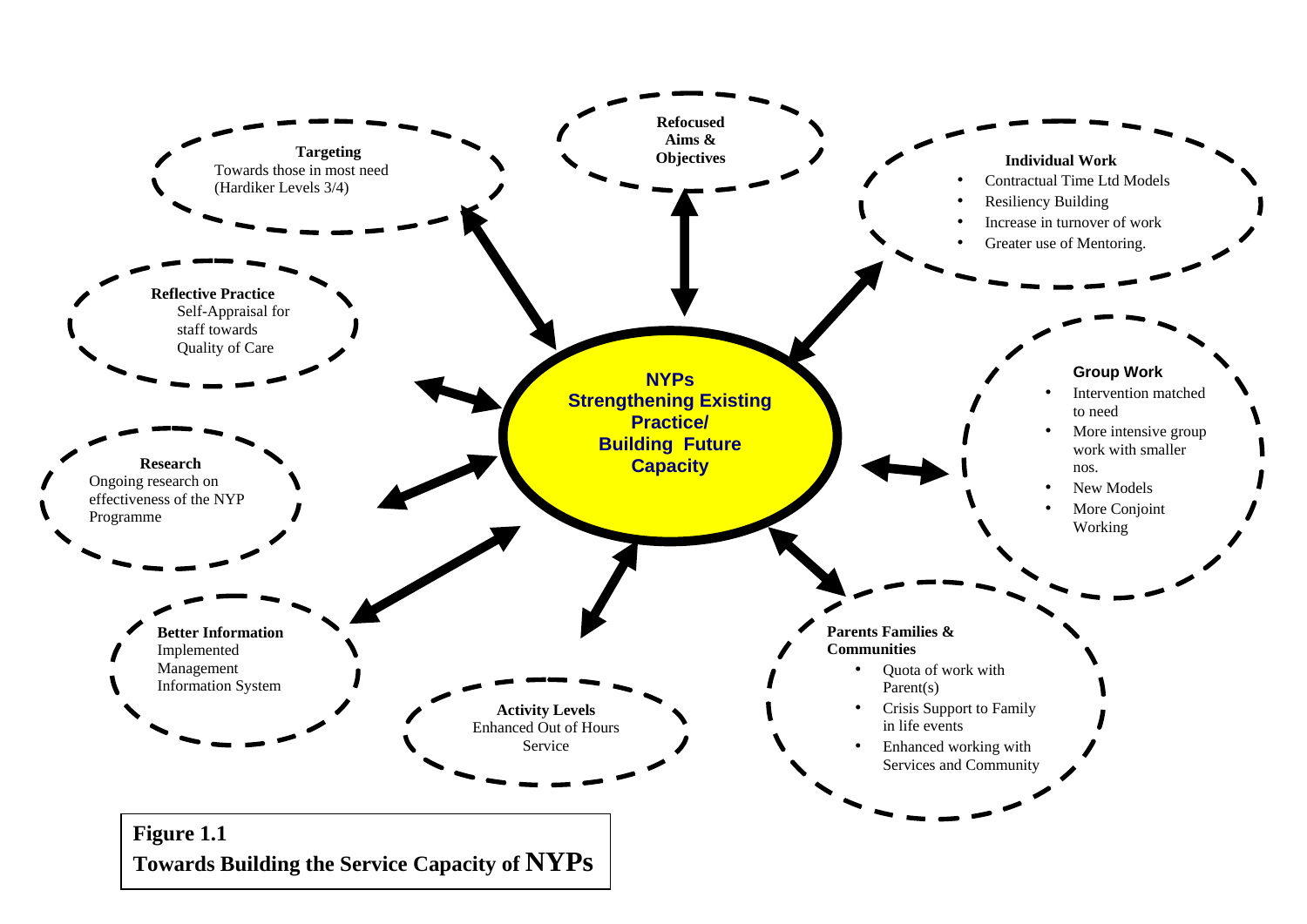#### **Section One - Introduction**

#### **Context**

Neighbourhood Youth Projects (NYPs) were first established into the then Western Health Board (Now HSE Western Area, Counties Galway, Mayo and Roscommon) in 1992 with an initial pilot Project based on the Westside of Galway city. Over time, this programme has grown with eight NYPs now operating throughout the region. In addition to the Westside Project, Galway City has two further projects in Ballybane and Ballinfoyle respectively. The Ballybane NYP, like its counterpart in Westside, is directly funded and managed by the Health Service Executive Western Region, whereas Ballinfoyle NYP is jointly managed by the HSE and Foroige and is part of the National Springboard Initiative. In Roscommon there are two NYPs located in Castlerea and Boyle, while in Mayo there are three Projects located in Castlebar, Ballina and Westport. All of the Projects in Mayo and Roscommon are joint ventures between Foroige and the HSE Western Area. Whereas there are obvious differences between NYPs such as the geographical context in which they operate, overall, the review considers the NYP programme as a 'collective' within a region and thus, recommendations are made on this basis.

#### **Process and Terms of Reference**

Given the length of time that has elapsed since the establishment of the first NYP and the subsequent development of an NYP programme, and in light of a number of developments in community-based children and family services, for example, the Springboard initiative, new Children Act Services and the GAF Health Advice Café, a review of the programme was seen to be a priority by the HSE Western Area. Accordingly, the then Regional Manager for Community Services commissioned such a review and set up a steering committee to oversee it.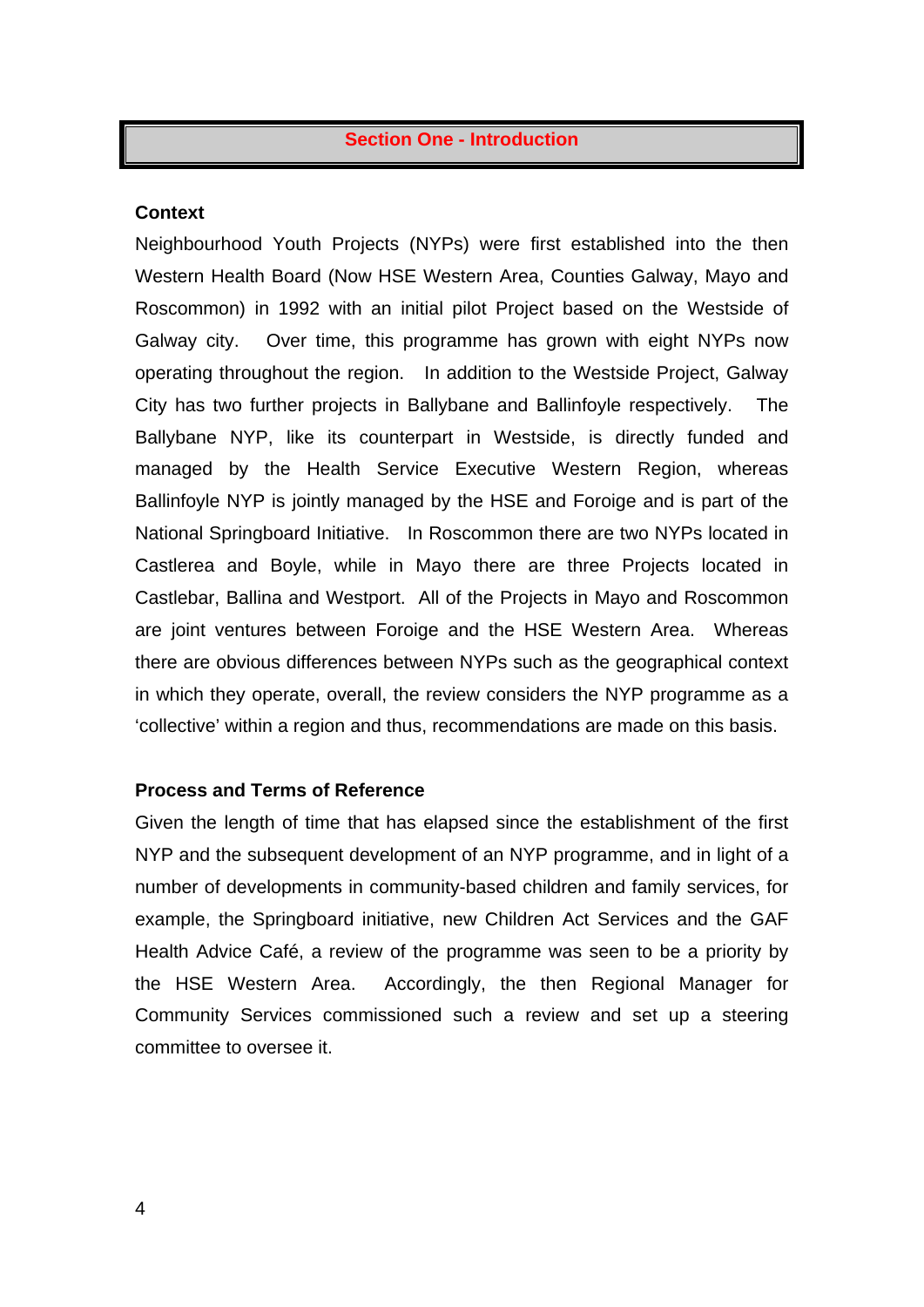The terms of reference for the steering committee were:

- 1. In collaboration with all key stakeholders, to oversee a strategic and operational review of NYPs.
- 2. To make recommendations on matters of strategy and practice in NYPs and provide advice and direction on the way forward.
- 3. To oversee the publication of the final report of the review.

The then Regional Co-Ordinator for Family Support Services chaired the review, while the membership consisted of a range of Project Staff, Project Leaders, a Child Care Manager and regional staff with responsibility for Family Support. Foroige, the key voluntary partner, was also appropriately represented. The structure of the review involved a process of consultation with project staff, service providers and service users in order to assess current interventions and look at future plans. Key strategic themes were identified and used to structure this consultation process. A number of subgroups, each chaired by a member of the Steering Group, were established to focus on each of the key themes.

# **Report Layout**

The report is set out in nine brief sections. Following this introduction, a short review of relevant literature concerning adolescents is presented, including some key findings from research on working with adolescents in community based programmes and more local research conducted on the NYPs. This includes the views of service users and parents accessed through a study of Mayo and Roscommon NYPs. Following the literature review, the original aims and objectives of the NYPs are revisited. Subsequent sections focus on current practice with regard to individual work, group work, family and community work, target groups and activity levels, and NYPs organisationally. Finally, based on this review, specific recommendations and an implementation framework is presented at the back of the report.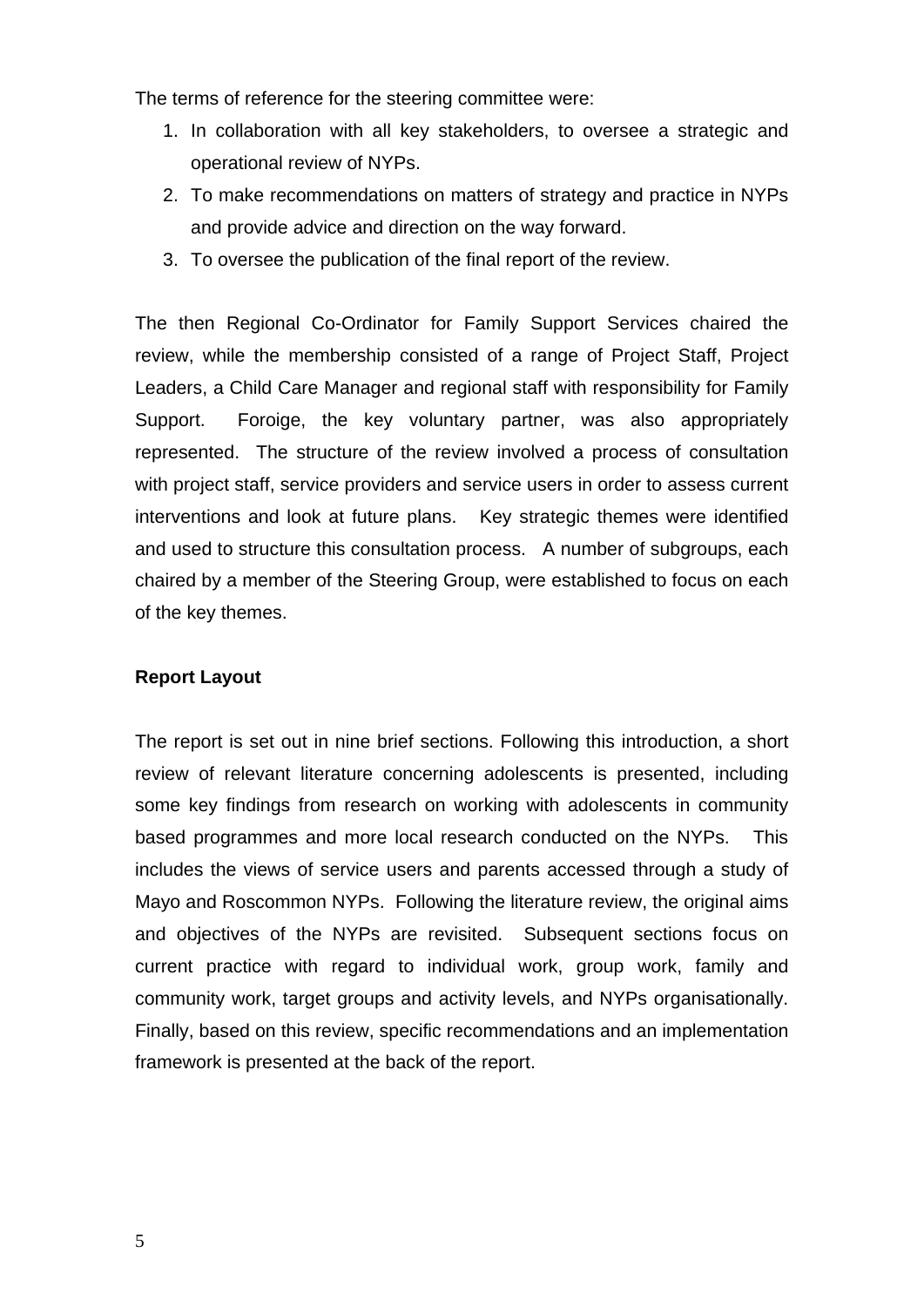#### **Section Two - Review of the Literature**

#### **Working with Adolescents and their Families in the context of the NYP**

This review of the literature covers three related themes in respect of working with young people experiencing adversity. Firstly, the importance of resiliency during adolescence and the value of social support provided by family, friends and community are discussed. Secondly, the evidence base for school and community based approaches in working with troubled adolescents and their families is briefly explored. Finally, some specific consideration is given to the existing research base on the NYP programme in the Health Service Executive Western Area.

#### **Coping and Resilience in Adolescence**

Resiliency in adolescence is about a young person's ability to both withstand sudden negative life events and cope with ongoing stress. It involves his/her capacity to be optimistic and stronger as a result of experiences, whether positive or negative. Being a resilient adolescent implies 'stickability' on the part of the young person, who, rather than becoming overwhelmed by stressful situations, does not give in, but rises to the challenge and comes through unscathed (Dryfoos et al 2005; Rutter et al, 1998). Whereas our understanding of how adolescents cope is somewhat limited (Frydenberg, 1997), there is acceptance within the literature that resilient adolescents are those who are buffered to stress and can deal successfully with life drawing on both internal and external protective factors (Rutter et al, 1998; Schoon and Bruner, 2003; Clarke and Clarke, 2003). In summary, helping young people to be resilient is a key function of any professional service working with adolescents (Herbert 2000; Gilligan 2001; Parton 1997).

Findings from research indicate that resilience comes not only from factors internal to the person, such as cognitive competence, social control, self esteem, optimism and social presentation, but also from external sources such as family support, and sustenance within school, and community settings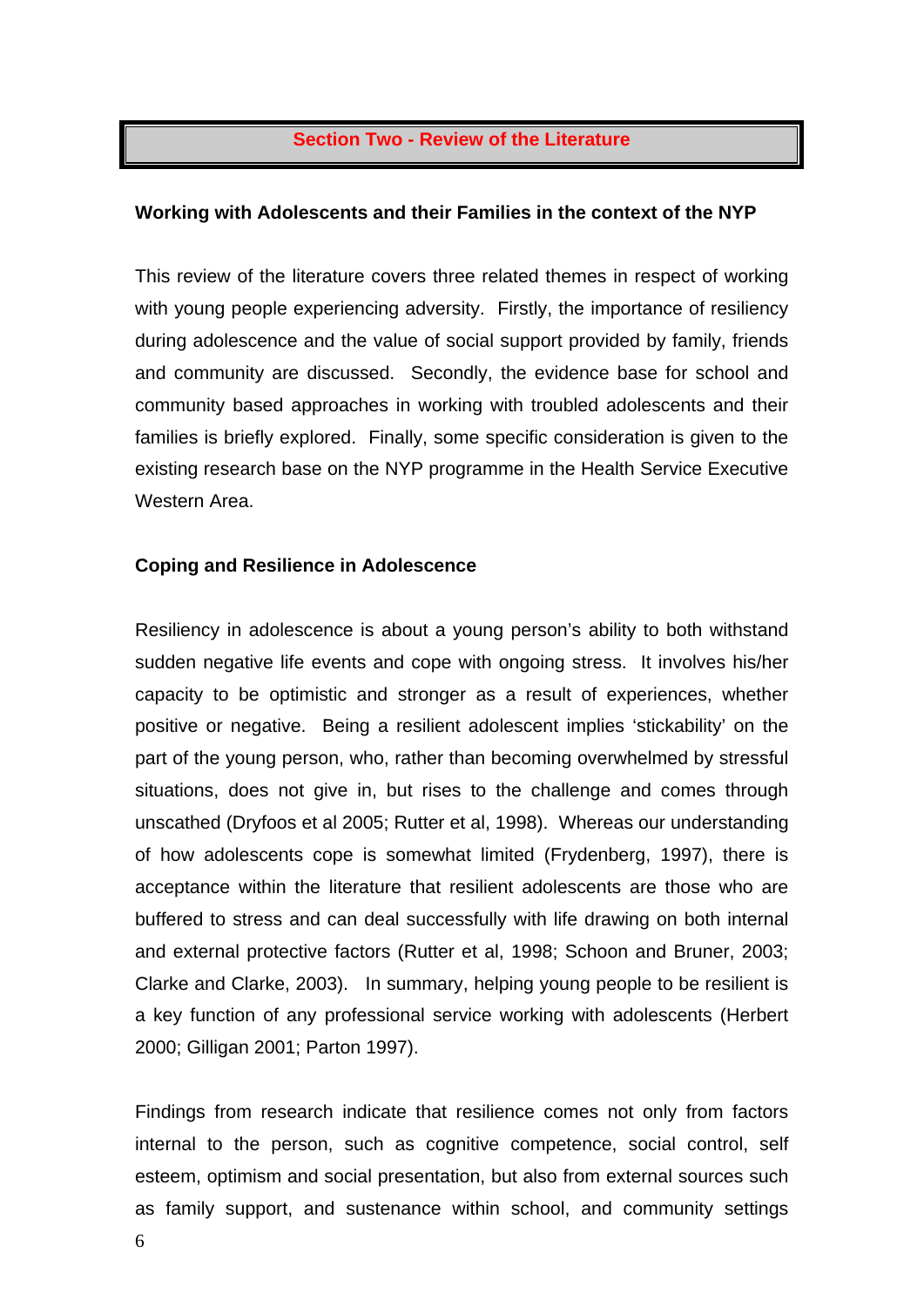(Rutter et al 1998; Dryfoos et al 2005). This broader framework for thinking about resilience has been reinforced in the Irish context in two important policy reports. Firstly, the Department of Health and Children report on adolescent health 'Get Connected, Best Health for Adolescents' (2002) highlights the need for multiple responses by services in order to meet need. Secondly, the 'National Children's Strategy, Our Children Their Lives', (2000) promotes a strengths perspective for helping young people build on what social capital they already have.

The perceived availability of social support is a key factor in resilience (Cutrona, 1996; 2000; Jack 2001) and effective social supporters provide us with help as they act as a safeguard to adversity. This 'buffer to stress role' of good social relationships is very strongly evident within the research literature (Cutrona, 2000). With this in mind, Schoon and Bryner (2003) indicate that helping services can be effective supporters by promoting an adolescent's ability to establish and maintain relationships with parents, siblings and friends. For example, professionals can help a young person with responsibility taking and problem solving capacity, and recently, in an Irish context, such an approach has been found to work successfully within the Youth Advocacy Programme (O'Brien et al 2004).

There is evidence from research that adolescents who are supported well are less likely to be predisposed to engage in delinquent or anti-social behaviour and have an easier passage to adulthood (Coleman and Hendry, 1999). Parents who are responsive and supportive are key players in this regard and often the first port of call for a young person (Herbert, 2000). Conversely, where there are relationship problems, inadequate parenting is strongly associated with a social context of deprivation (Thompson, 1995; Parton, 1997). As at any life stage, having friendships in adolescence is important and serves many functions. However, friendship relationships can be also complicated and hard work (Cotterral, 1996). Notwithstanding the difficulties that young people bring to and encounter in their relationships with family and friends, family and friends still remain the 'bread and butter' support sources for a young person.

7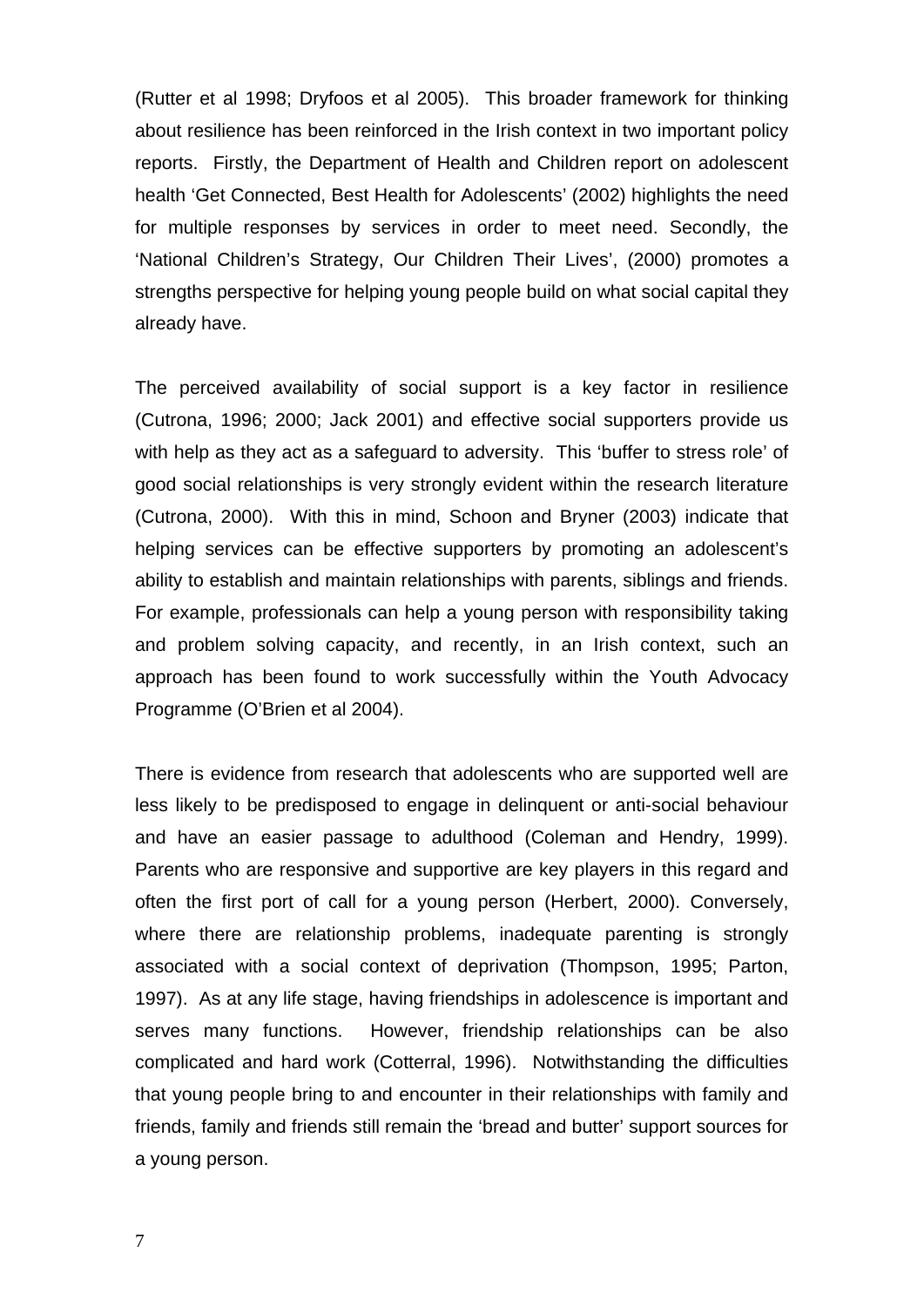# **Evidence for Community Based Approaches for working with Adolescents**

There is emerging evidence that school based programmes (Dryfoos, 2005; Canavan 1998; Boldt, 1997) and community based programmes (Connell and Gambone, 1999; Benson, 1996) effectively bolster adolescents. In Ireland, some emerging initiatives such as the Springboard Family Support Programme is proving successful in supporting children and adolescents, their families and communities (McKeown, 2001). Similarly in Northern Ireland, McAuley's (1999) evaluation report on the Home-Start Programme found evidence that community based services can help families.

There is also growing consensus that working with children and adolescents is about working with need (Little and Mount, 1999; Pinkerton et al 2003; Brady et al, 2004). In this regard, Hardiker's four levels of need model is being utilised as a way of categorising service provision to adolescents in various HSE areas. The model advocates more intervention as a young person's need increases. For service users, this implies more efficient use of resources and may have particular resonance for designing programmatic interventions in working with young people experiencing difficulties.

# **Research on NYPs in the Western**

Since the commencement of the Westside NYP with an initial evaluation report by Canavan (1993), there has been a range of studies which have built up a knowledge base in respect of NYPs. These evaluations have varied in size and intensity, and have generally been qualitative in their nature. These studies have focused on the perception of service users, parents and/or professionals. Furthermore they tended to establish satisfaction levels with the programme and/or the perceived effectiveness of interventions. For the purpose of this review some key messages from these studies are now summarised.

Canavan's (1993) original study of the Westside NYP then a pilot project, found positive outcomes in terms of a perceived satisfaction rating among service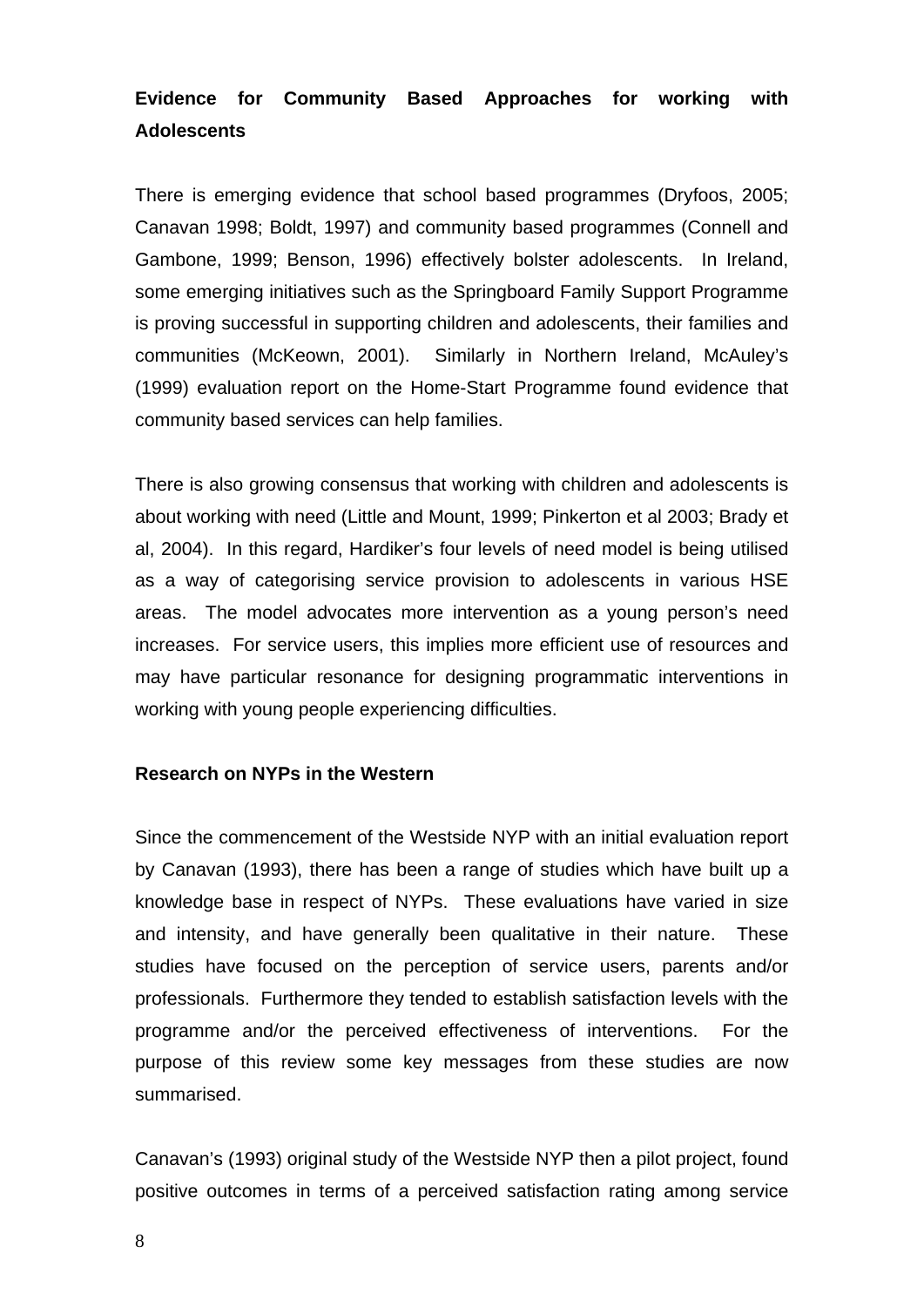users, parents and referrers, alike. Gavigan (2002) larger study (n=172) which used a series of repeated quantitative and qualitative questionnaires and semistructured interviews also found high satisfaction with the NYP programme among Mayo and Roscommon service users and their parents. Adolescents' and parents' common criticism of the NYP was that they were sometimes unsatisfied (wanted more of the intervention) rather than dissatisfied (did not find the intervention helpful) with the service. Specifically, they wanted projects open longer with more weekend activities. Generally, in terms of the nature of the programme, intensive discussion group work models although helpful, were seen as less preferable than diversion or activity groups.

Phase I and Phase II of an ongoing longitudinal study by Dolan (2005) focusing on the perceived social support status and mental health of young people using the programme found that over time, NYPs enable plentiful support for service users. There was a significant improvement in the mental health of service users as well as positive changes in relation to sources, levels and types of support perceived by young people as being available to them. Conversely, the study uncovered some limitations. These included the low rate of close friends among respondents, with a suggestion that NYPs should work to enhance service users' ability to make and maintain friendships. In addition, the importance of staff being more aware and sensitive regarding negative life events among service users is highlighted. Albeit very tentative and provisional, the overall results from the study thus far, indicate that being on the NYP programme can be correlated to positive outcomes for young people.

Apart from studies, which have focused directly on adolescents, there has also been research on parents of NYP service uses. An earlier study by Dolan (1997) found an important relationship between the perceived mental health of parents, their self-rated levels of social support and satisfaction with the parenting support programme offered by NYP staff. The style of the NYP worker was also found to be a very important factor.

Ensuring that young people have a voice on the NYP has been highlighted in two studies (Gavigan 2003 and Morrison 2003). From her qualitative study, Morrison advocates a clear model of consultation with young people both in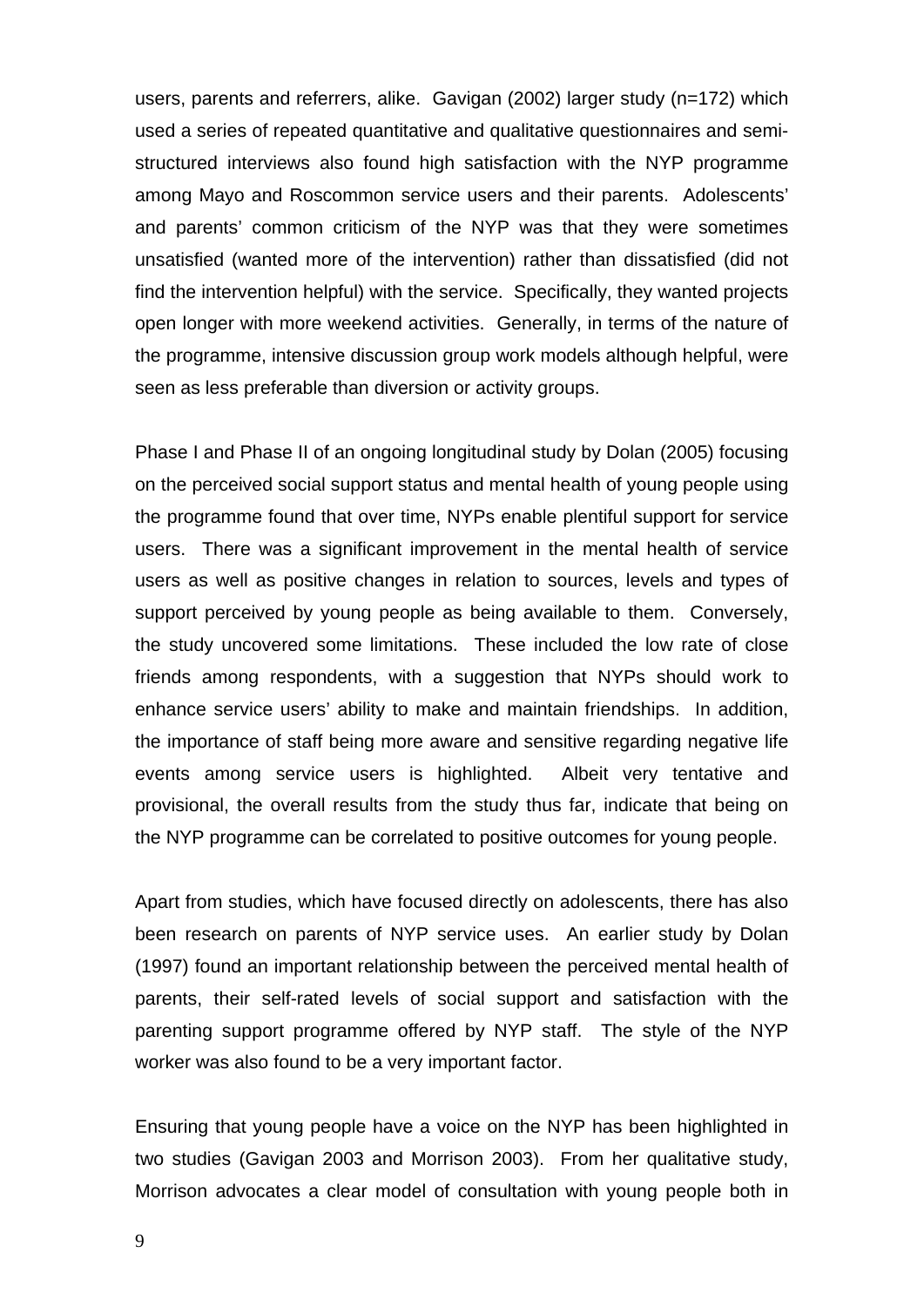terms of their safety while attending the programme and in respect of the nature of the intervention they receive. Not all young people cope well in groups and this can be more evident among young people who experience relationship difficulties. Forde (2001) focused her research on individual work and advocates a more distinct, definite and discrete model of one-to-one work that is need-driven and time limited in its format.

## **Key Messages**

- Resilient young people are those who can overcome difficulties in their lives and enabling coping during adolescence is a key function of helping professionals. Social support enablement contributes to resiliency.
- There is a body of evidence that community based and school based interventions that are needs led can be effective in working with troubled and troublesome adolescents.
- To date, research on NYPs in the West indicate that the programme is seen as helpful by service users, their families and referring professionals. Overall, young people's perceived social support and mental health improves over time while attending the NYP. While young people like coming to the NYP, they want more in terms of amount and timing of service intervention. NYP staff need to have a greater focus on working on friendships among those who attend the service, while more intensive work with parents may also be beneficial.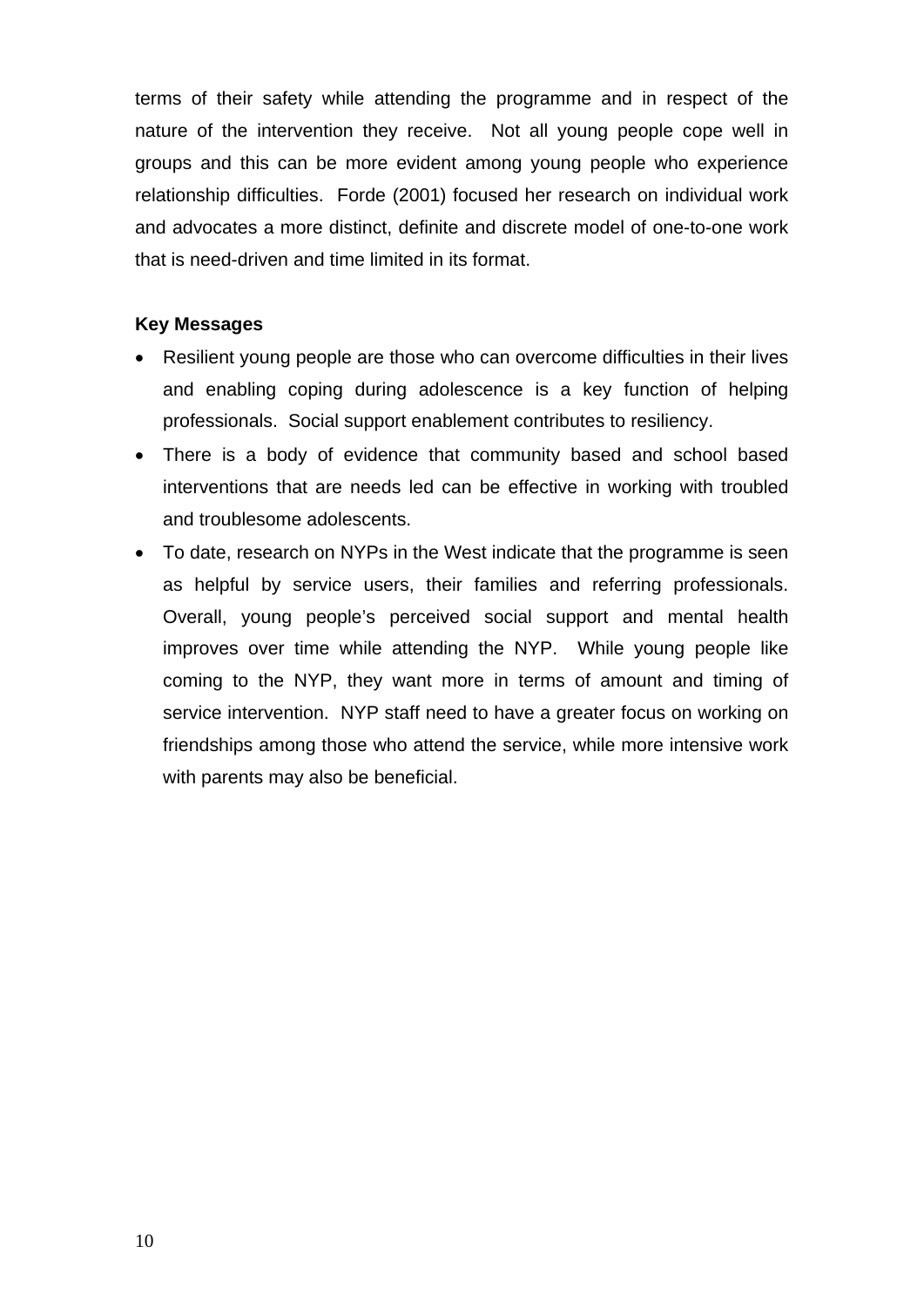# **Section Three - Aims and Objectives**

In the context of the then Western Health Board development of the first NYP in 1992, a set of five key objectives were adopted in the course of establishing the Westside Neighbourhood Youth Project. These objectives were based on national objectives identified earlier by the Task Force Report on Children Care Services Report (Interim Report 1977; Final Report 1981) and from a review of the experiences of other NYPs (Canavan and Dolan 2000).

The original aims and objectives were as follows:

- (1) To provide practical care with a preventive slant, and appropriate to their needs, to identified children with personal, family or social problems, in the community setting (thus avoiding admissions to full-time residential care), in such a way as to gain a high profile and acceptance and avoiding possible stigmatisation.
- (2) To provide ongoing assistance for the healthy development of identified children who lack the necessary level of family support.
- (3) To act as a resource to the community, in so far as it is practical to do so, as it attempts to solve the problems within it and develop itself.
- (4) To act as a guideline to social workers and others who work with similar children.
- (5) To achieve the aims of the Western Health Board with respect to its responsibilities under the terms of the Child Care Act 1991.

A number of issues emerged during the deliberations of this review and this is unsurprising given that the original aims and objectives were written with one city based project in mind. These issues included:

- As a number of the new projects are located in more rural areas, their catchment extends to cover areas outside the towns and this needed to be reflected in the objectives.
- Foroige projects were originally set up with a dual mandate in relation to intensive work with young people and more generic interventions on a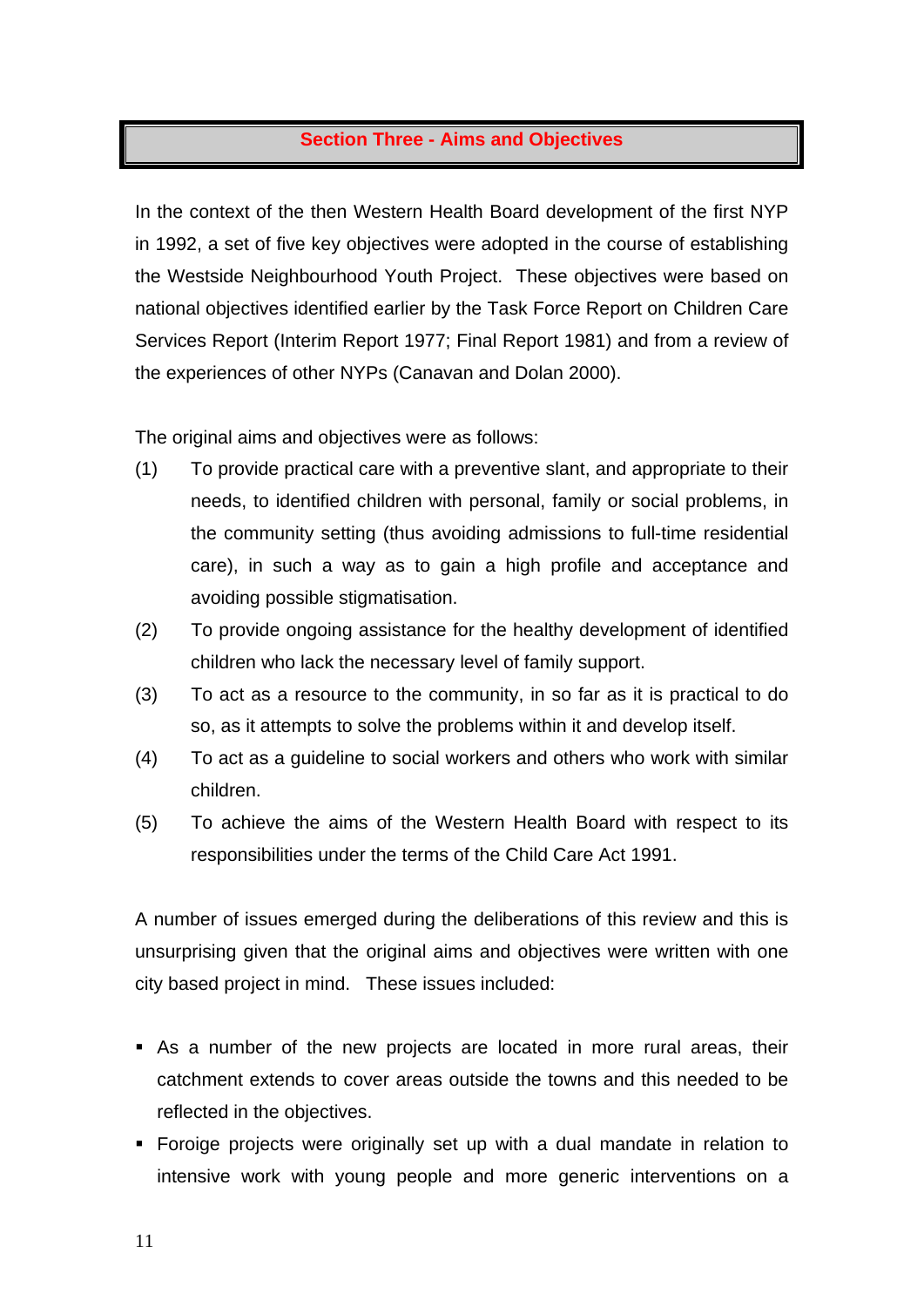universal scale, thus requiring more specific consideration within any programme objectives.

- **Balancing the delivery of intensive work with non-intensive work was** perceived as an ongoing challenge.
- In terms of geographical spread, the absence of other services for young people in an area coupled with an emphasis on ensuring a non-stigmatised service were issues that were perceived as impacting on NYP service delivery and the target groups. This issue was also reflected in the data collected from the projects, which showed larger numbers attending the rural projects.
- Changing legislation and policy such as the National Children's Strategy; Children First Guidelines and the Children Act 2001, need to be specifically encompassed within NYP objectives.

# **Future Intentions**

While the original intent laid out in the Task Force's set of objectives in many respects remain as true today as it did in the mid 1970's, particularly so in respect of prevention and early intervention, we do believe that some slight reconfiguration of the original objectives is timely. We suggest that this adjustment may bolster the efficiency of projects on the basis that objectives should dictate practice and need constant review anyway. We also acknowledge that there are specific factors which may mean that certain NYPs will place different emphasis on specific objectives, for example the difference between an NYP situated in a densely populated community within a large city compared to a rural almost peripatetic service. Similarly, just as communities differ, their need for intensive or non/intensive group work will also vary within and between NYPs. However, there is consensus that the need to see working with parents as a 'key way' of working with adolescent service users needs greater attention within the realignment of NYP objectives.

A revised overarching aim and accompanying set of objectives are set out below. It should be noted that while these can be measured against new service agreements with voluntary organisations as well as direct Health Service Executive managed projects, it may not be possible to have a detailed set of aims and objectives that can apply equally to each NYP. In order to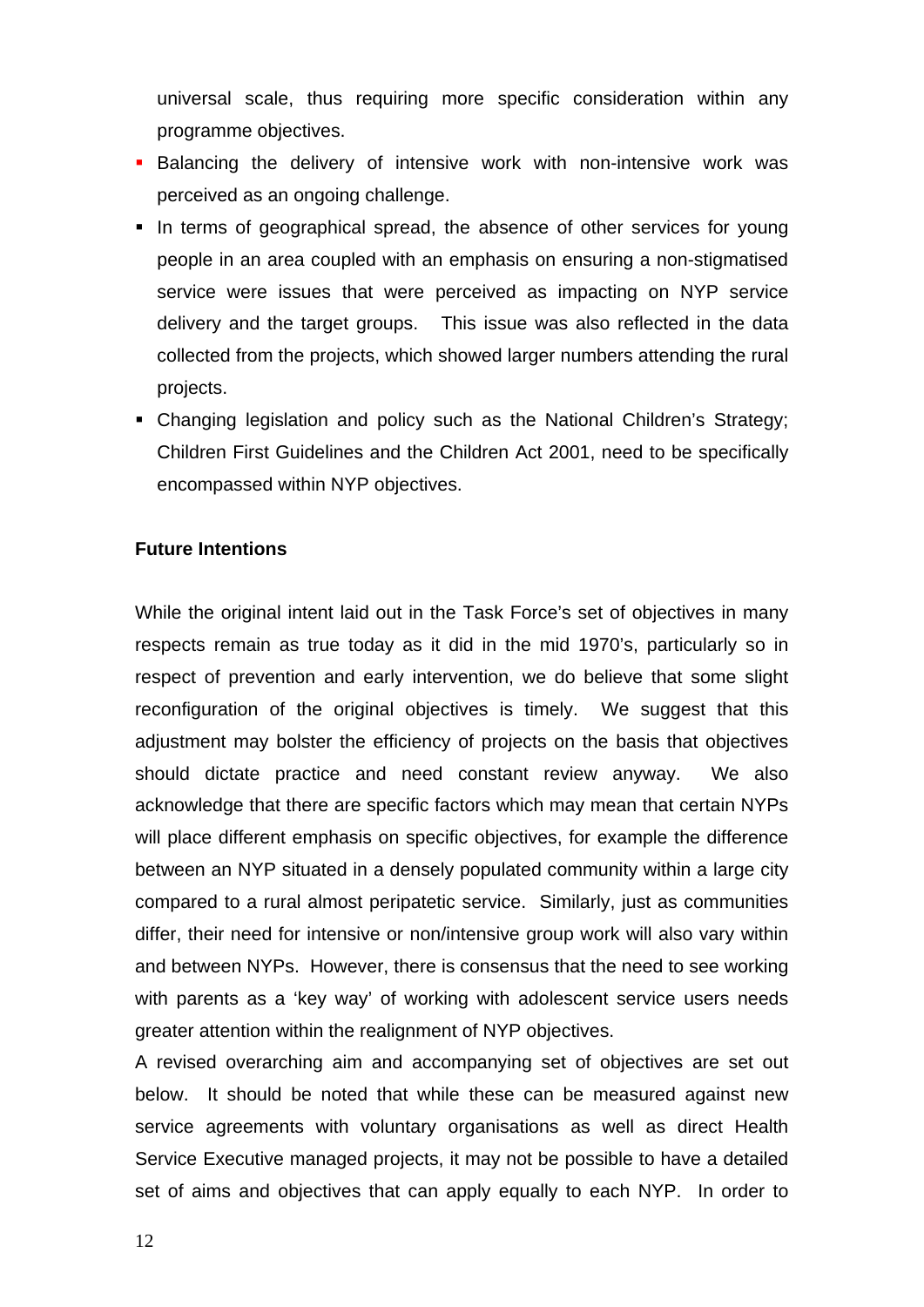allow for this, the adoption of a common mission statement for Neighbourhood Youth Projects is recommended. However, this does or should not detract from the core task of project staff working with and for adolescents known to be experiencing adversity. Finally, although these changed aims and objectives have been developed in the specific context of the NYPs in the HSE Western Area (Galway, Mayo and Roscommon); they may also hold currency nationally. If anything, the need to work with a more targeted population of young people operating across Levels 3 and 4 of the Hardiker model of need is now stronger (Hardiker et al, 1991). In summary, while the NYP should continue to work preventatively with children in the communities, the core population should be from 'hard end' levels 3 and 4 of the Hardiker Model. Therefore, a new set of Aims and Objectives are recommended which attempts to give due consideration to these issues whilst still reflecting the orientation of the original set.

# **Revised Aim of NYPs:**

• To provide a community based family support service to identified young persons in the context of their families.

# **Revised Objectives of NYPs:**

To provide preventive care and support to young people with identified needs.

- 1. To provide intensive intervention to young people experiencing adversity.
- 2. To provide support to parents of young people who are experiencing difficulties, in relation to parenting.
- 3. To provide a quality service that incorporates a multi-agency approach.
- 4. To achieve the aim of NYPs compliant with Children First Guidelines, current legislation and Health Service Executive Principles of Family Support.
- 5. To act as an advocate for young people and their families within a community response appropriate to the needs of the area.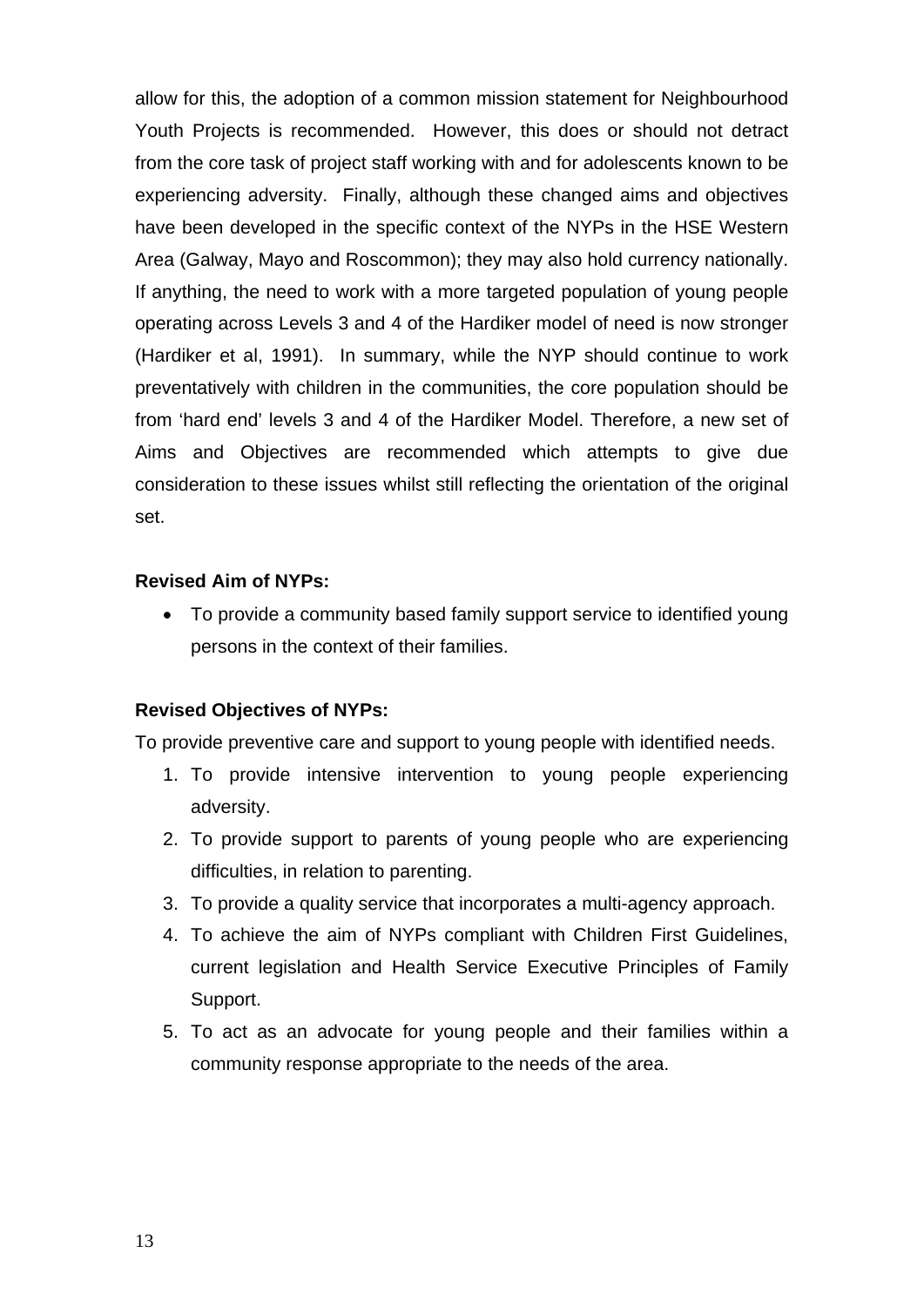# **Section Four - Individual Work**

NYPs provide a number and range of interventions for young people on a oneto-one basis to varying degrees of intensity and duration across all NYPs. From this review it emerged that greater clarity is needed in relation to defining individual work and specification in terms of quantity, format and content of delivery. For this purpose, individual work is defined as **"a formalised, task centred and structured intervention dealing with specific needs and issues best dealt with on a one to one level".** In practice, individual support happens on request or when needed, usually as a result of a family or individual crisis, which leads to a temporary need for intensive support to be provided.

In addition to individual work by project staff, semi-formal support is also provided through two mentoring programmes. The Big Brother Big Sister Programme matches an adult volunteer to a young person in need of support and friendship. This conjoint Foroige/Health Service Executive programme is based on the assumption that a caring and supportive friendship will develop which will be of benefit to the young person. The project staff are directly involved in the recruitment, training and supporting the volunteers throughout the matched friendship. Additionally the project also works directly with young people who are at a higher level of risk in collaboration with the Youth Advocacy Programme (YAP) in Galway and Roscommon. YAP works individually and intensively with children and young people at a Level Four status on the Hardiker (1991) ladder of need.

#### **Future Intentions**

Individual work with adolescents continues to be one of the key forms of intervention by NYP staff. Apart from adopting the definitions of individual work outlined above, it is recommended that, similar to group work, individual work should be dictated by need, clarified through robust assessment. In terms of the quantum of individual work undertaken by any one project worker, it is envisaged that one-to-one work constitutes circa 20% of a worker's time.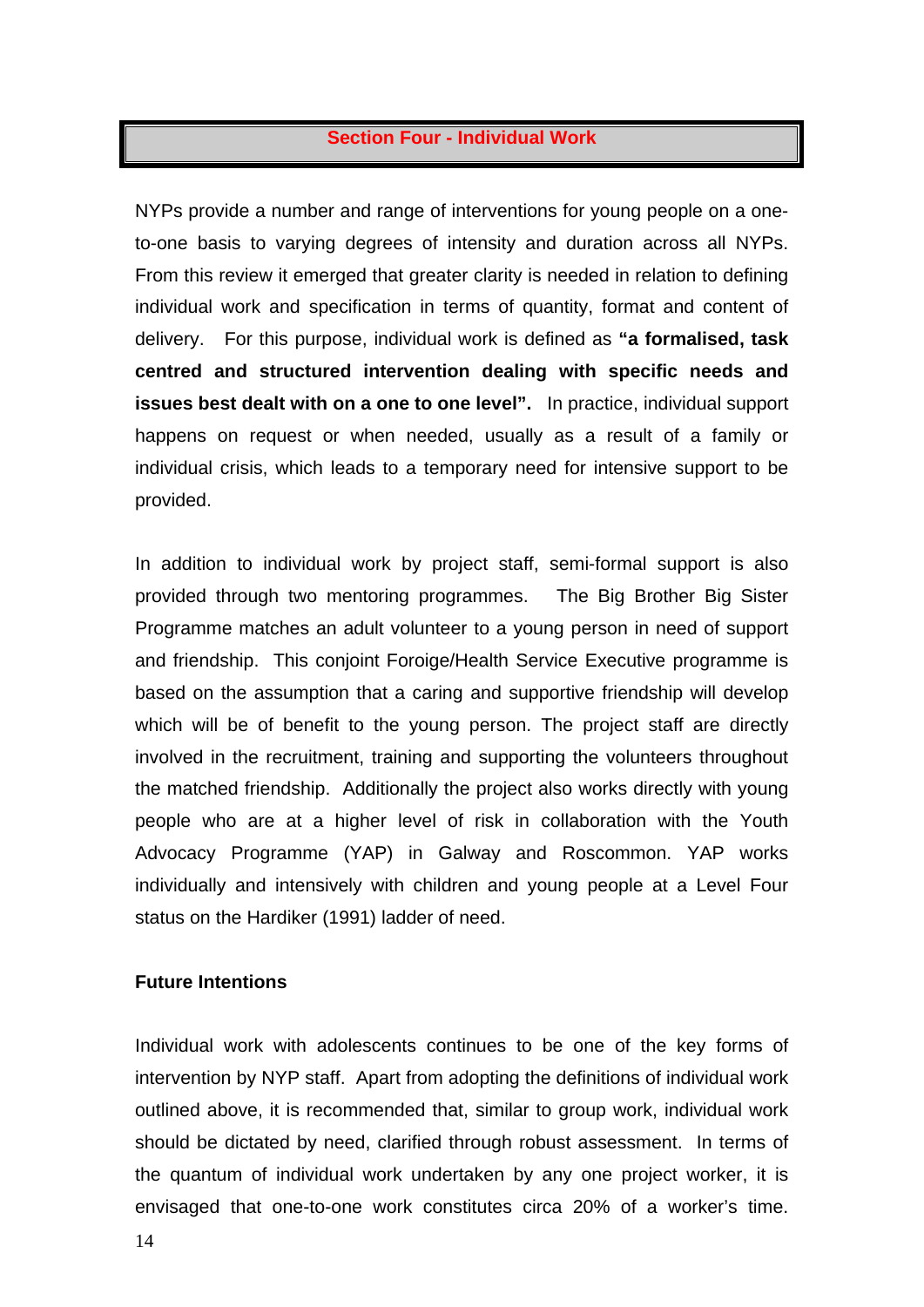Individual work should not be open ended but operate in a time limited and where applicable task orientated fashion. Apart from offering designated forms of social support, it should have specific aims against which workers should develop a menu of individual work with inbuilt evaluation techniques. Specifically individual work should focus on resiliency building in young people and operate on the basis of an intervention programme to address specific need whilst also targeting one of Rutter's eight key factors of resiliency (Rutter et al, 1998, see also the Intervention Matrix Model, Dolan 2005).

# **Recommendations**

- Individual work should be contractually agreed between the worker and service user which includes a description of needs, task, intervention and timeline.
- There should be appropriate turnover of cases with an annual review of every service user engaged in individual work.
- Resiliency building should be incorporated into individual work plan.
- Specific forms of social support should be targeted within the individual work plan model namely, Concrete, Emotional, Esteem and Advice Support.
- There exists a need to develop and pilot new models of individual work based on current knowledge and assumptions of NYP project staff and existing best practice models.
- There is potential to expand the Big Brother Big Sister Programme within and across existing and future NYPs whilst also promoting mentoring between current and former service users (adolescents and parents) as a new model of intervention.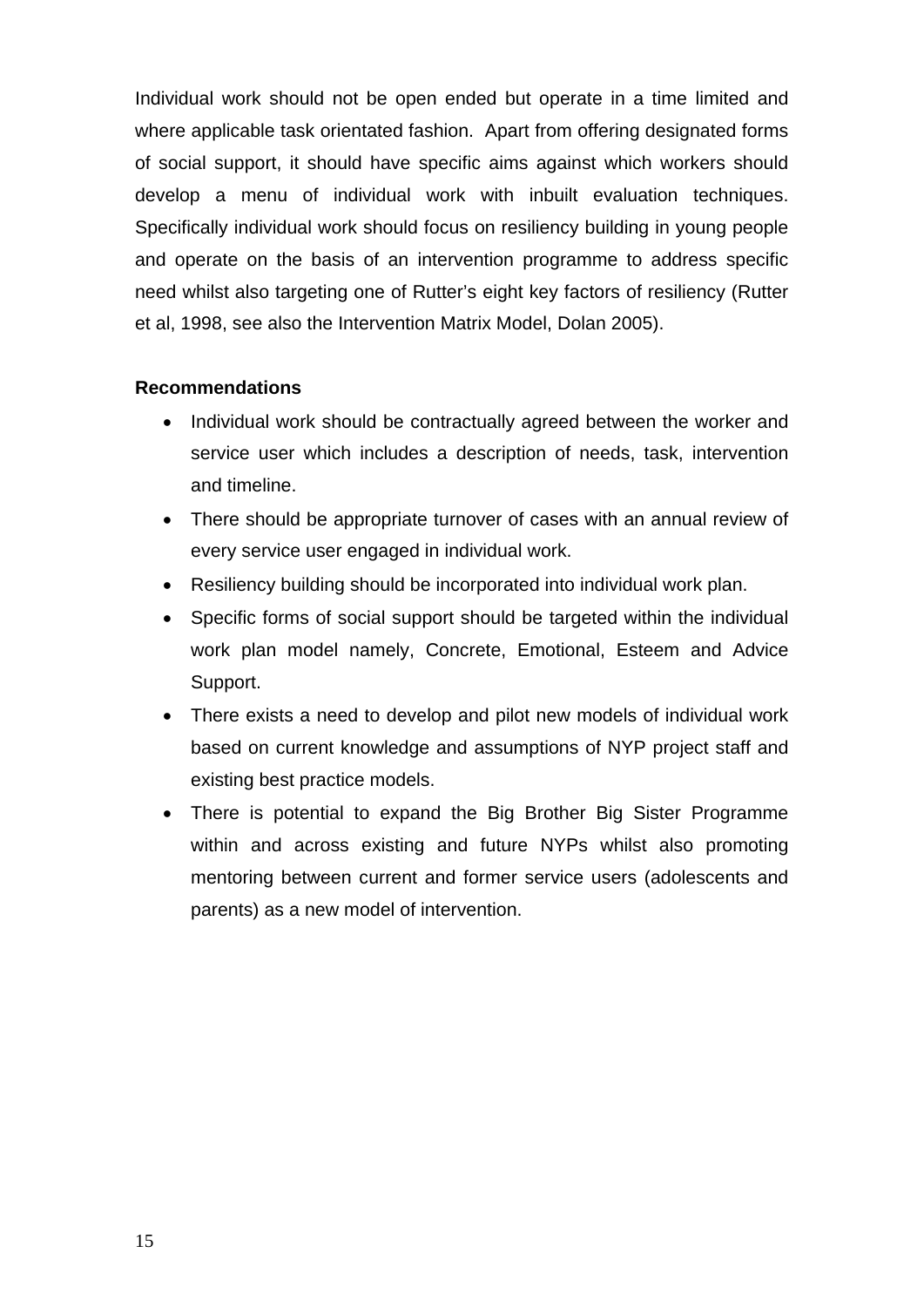# **Section Five - Group Work**

Group work is a forum which aims to address a range of issues effecting NYP service users and their families. It helps to develop problem solving and social skills, and bolsters relationships with others. Apart from being a more cost effective form of intervention, it offers a more natural form of helping, in that coping in groups is part of normal everyday living. In itself, peer involvement in groups can help young people attending NYPs cope with the social isolation that they experience in their communities. Currently, a diverse range of group work interventions are designed and implemented by NYP project staff throughout the region. Common features of group work include it being task led, structured and delivered within a set timeframe. It can differ in terms of levels of intensity and duration depending on the target client group and the intended therapeutic nature of any particular forum. In spite of the existence of a general classification of open, diversion and intensive groups, current NYP group work practice is not defined by any particular specifications or template. In summary, the placement of young people in various groups is not based on any structured assessment of need, using recognised tools to meet such need. The process for matching individuals to specific groups varies greatly between projects as does the actual content of group work. Despite the probability that often very effective group work models are being used in projects, comparison across the region is difficult and any cross-fertilisation of 'best practice models' is unlikely.

#### **Future Intentions**

Group work will continue to be the main work method for NYP staff. However, a wider range of group work skills and programmes need to be developed. This will also need continuous and regular review. Whereas it is still envisaged that NYPs will offer a diverse group work programme, it is recommended that this be designed not around matching service users into 'a set of available groups' but rather building groups around a set of identified needs of service users, based on a more rigorous assessment process. Specifically, this requires staff attaining more comprehensive assessment techniques matched by advanced skills in group work and evaluation models. Thus, group work will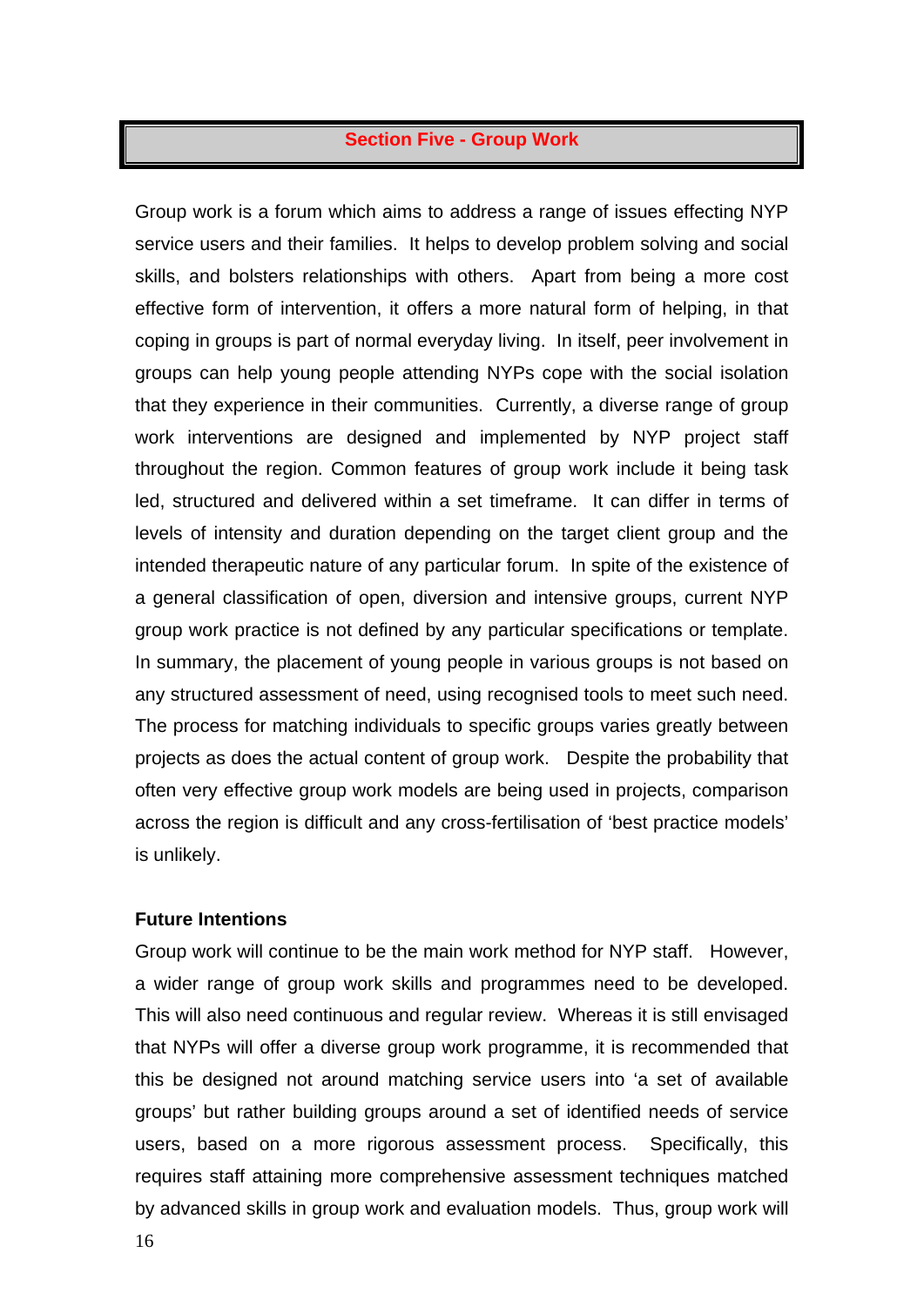take the form of interventions with a targeted population that occurs over time based on identified need with expected outcomes.

The breadth of group work on offer needs to be defined to give greater clarity. Group work provided within the NYP programme must be examined against the backdrop of what other services are available locally given that in certain NYP locations a number of new services have come on stream since the arrival of the NYPs. There is a need to ensure that NYPs retain a service to informal attendees and remain non-stigmatising within communities. However, given the changing nature of the profile of service users, there must be greater emphasis on providing intensive group work programmes. This reflects in practice the changes recommended in the revised Aims and Objectives provided earlier in this report. It is envisaged that the range and quantum of group work should approximate the following levels:

- **Open informal (non referred/non engaged) 10%**
- **Diversion/Schools 30%**
- **Intensive Therapeutic interventions 60%**

The implementation of this formula will be supported by the use of specific assessment tools. The assessment process will allow for the appropriate level of group work intensity to match the level of need. Consequently, a natural set of step down or step up supports will be available to meet young people's needs when required. This system will determine a more targeted client group from the Hardiker Levels 3 and 4 and has implications for collaborating with other services including Alternative Care Services, Probation and Welfare Services and notably, YAP.

# **Recommendations**

- In order to ensure each case is assessed, planned, implemented and reassessed, a lead person/key worker will be appointed to each young person.
- Group work and individual work programmes should be complimentary, to the benefit of the young person.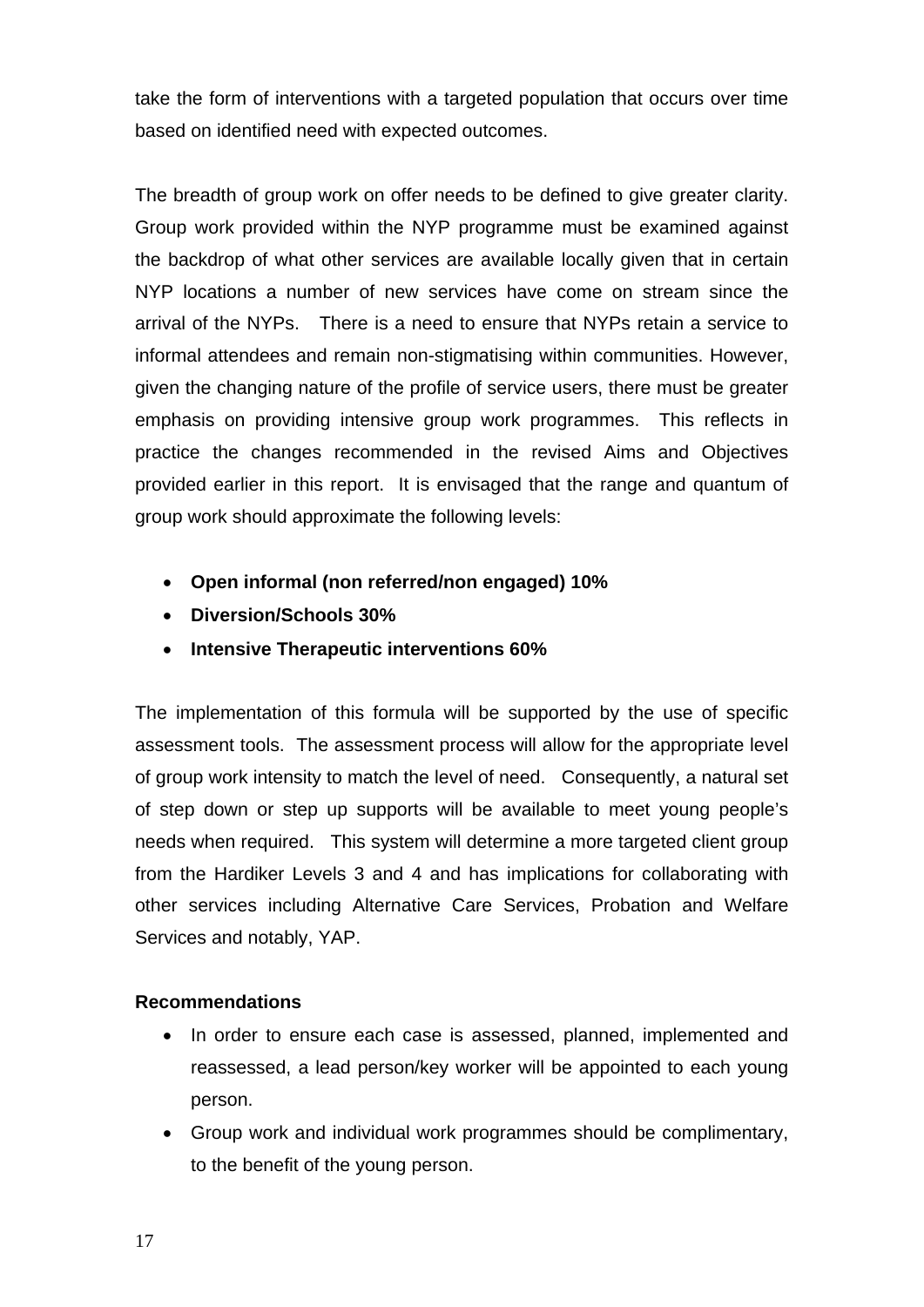- New and existing models of group work will be used to develop a critical mass regionally.
- Assessment results will inform the process of matching young people to groups (ensuring a need led service).
- Definitions devised by the NYP review and the Management Information System will be adopted by NYPs regionally.
- Training in assessment and evaluation tools will be provided to all staff and each child will be assessed prior to being placed in a group.
- NYPs will promote models of group work with other services and engage partners from other disciplines and/or agencies.
- All NYPs will proactively move towards more intensive group work (matched to need assessment) employing an agreed formula.
- A focus on more intensive work with smaller numbers is required which in turn will affect the wider project capacity.
- The use of the assessment tools will be incorporated into group work planning to ensure that the young people most in need are in receipt of the service.
- Less intensive groups will continue to be an option.
- Each case will be reviewed and reassessed after intensive group work/intervention has been completed.
- Where appropriate, group work will be part of the young person's programme and resiliency building will be incorporated into the plan.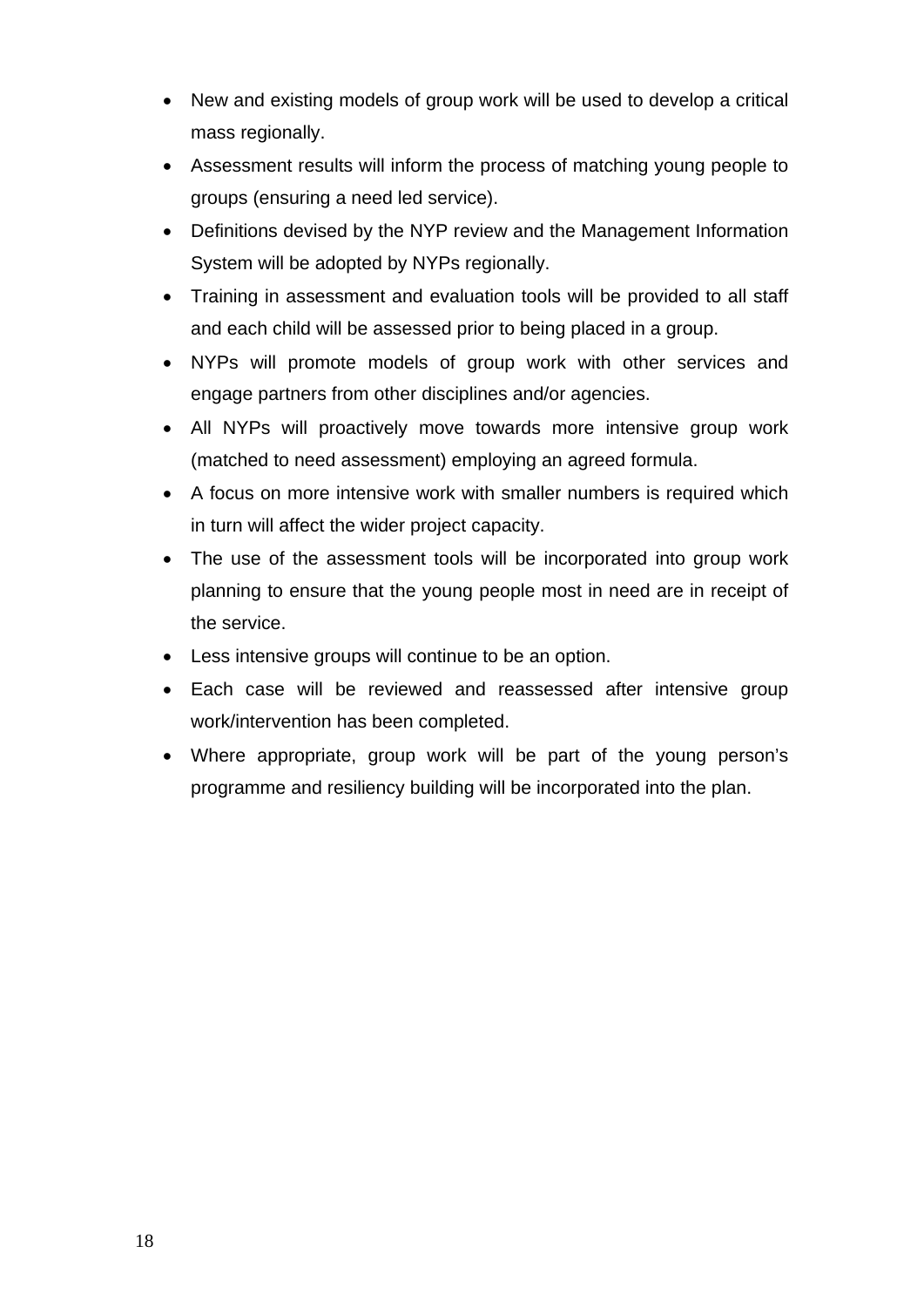## **Section Six - Working with Parents, Families and Communities**

Just as a young person's problems do not occur in isolation, they cannot be solved in isolation. Thus, the N.Y.P acknowledges the importance of working with the young person as part of a family unit and within his/her community. Currently, strong efforts are made by NYP staff to establish a positive relationship with parents through regular home visits and in encouraging parents to avail of the service. At a practical level, often the range of other services available in the community influences the level of engagement offered to families. This is particularly evident in the NYPs that include a Springboard Project. The natural collaboration that exists between the NYP and Springboard projects helps to ensure that the whole family are in receipt of a service where required, offering a fuller response to need. Currently some projects, though not all, offer intensive family work to families experiencing major adversity. This can vary from immediate short-term crises work to longer-term intervention. Certain NYPs also support families through the use of their premises by other statutory, voluntary and community organisations. Despite this interest in working with parents and other family members, adolescents remain the target group and primary focus for NYPs.

Annually, NYPs conduct review meetings with each family. These meetings, an important forum for projects, are attended by project staff, the young person, parents and are chaired by an external project leader. The purpose of these consultation meetings is to review and modify the care plan for the young person, and conduct a safety audit. NYPs can also refer a family to more appropriate services if they deem it necessary and then act as advocate for that family to ensure access to services. However, methods used by NYPs in working with families are to a certain extent 'piece meal' and do not operate on a clear assessment of need matched by a model of intervention and evaluation. This obviously hinders project staff capacity to measure outcomes for the work they do with families.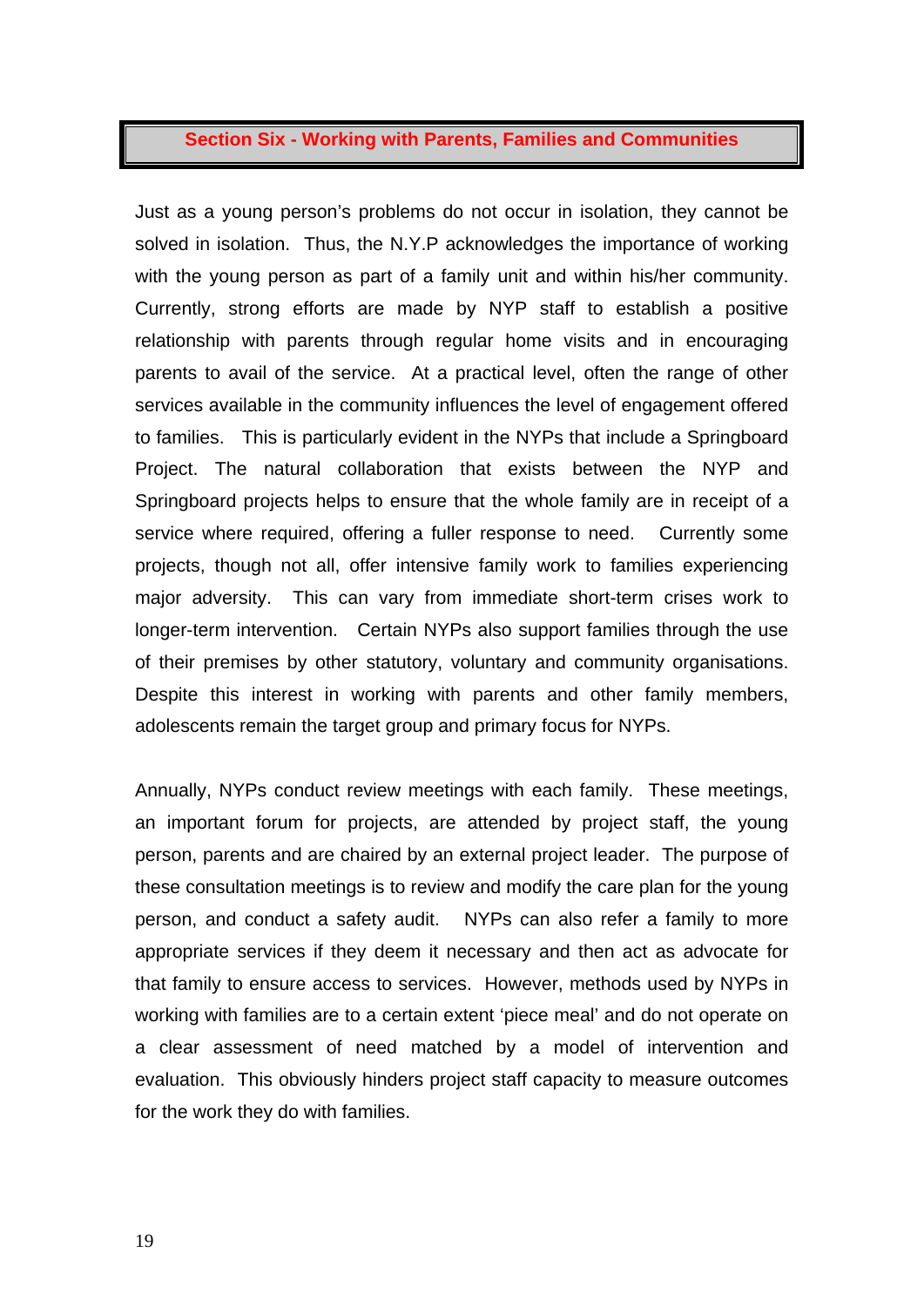#### **Recommendations**

- The primary service user is the young person and the aim of any family work is to address his/her needs.
- Any decisions in relation to undertaking family work should be informed by the availability of other local services.
- Family support will be made available to families in times of crisis during significant life events.
- Assessment, intervention and evaluation tools will be used with parents and other family members in the course of working with them.
- NYPs will continue to play a key role in identifying families' needs and in referring them to appropriate services. This will apply at all times and not only in times of crises.

The extent to which NYPs can work effectively with communities may vary in relation to their geographical setting. For example, services based in urban housing estates can operate quite easily within the context of a set and relatively small space, and with a community that has a firm and fixed identity. Conversely, for NYPs in rural areas covering a town and its environs, the context of what constitutes 'community' may be more complex. However, this is not to suggest that they should or cannot have a strong role in community development. Community work in NYPs may also be hampered in that their role is increasingly becoming focused on working with young people who are currently at risk. As NYPs operate out of very finite resources, this means that their freedom to do any community development work is limited. According to research by McGrath (2002) some youth projects see their community development role as being carried out through their work with individuals and their families through confidence building and improved self-regard. For NYPs the principles of community development are often adopted in their style and approach: participatory involvement, emphasis on decision-making, empowering adolescents and their parents through self-esteem work and awareness enhancement. This is often most apparent at the level of direct work with adolescents and their families through human social capital building, such as contact with schools, health service disciplines and voluntary youth organisations. Importantly, McGrath's study also found that there may be capacity for NYPs to develop a greater and more direct community

20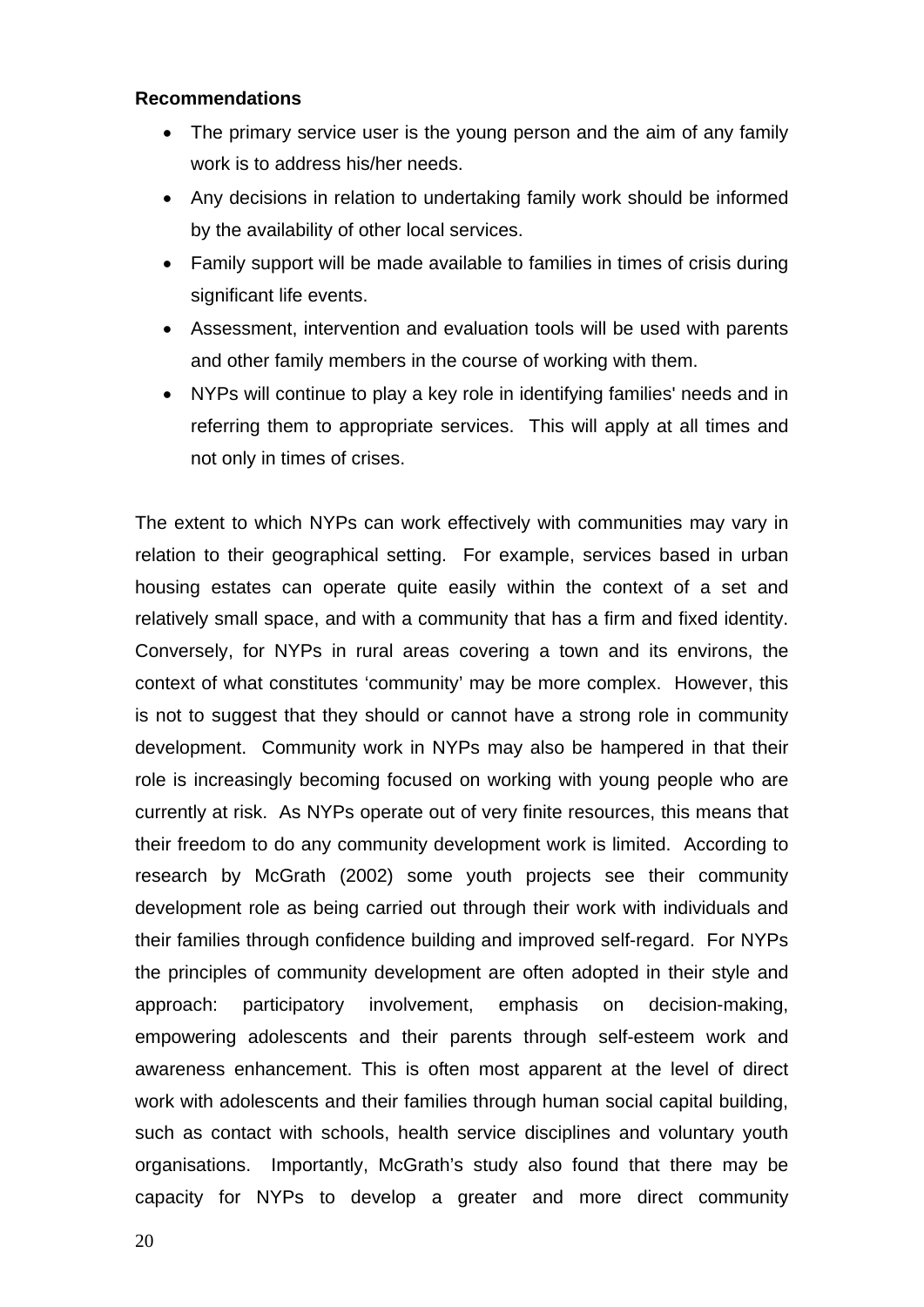development niche where and when appropriate at a wider strategic or management level.

# **Recommendations**

- NYPs should continue to work closely with local community agents in the context of helping young people.
- NYPs should advance the development citizenship in young people who use the service through programmatic individual and group work.
- Where possible NYPs should engage in wider community development.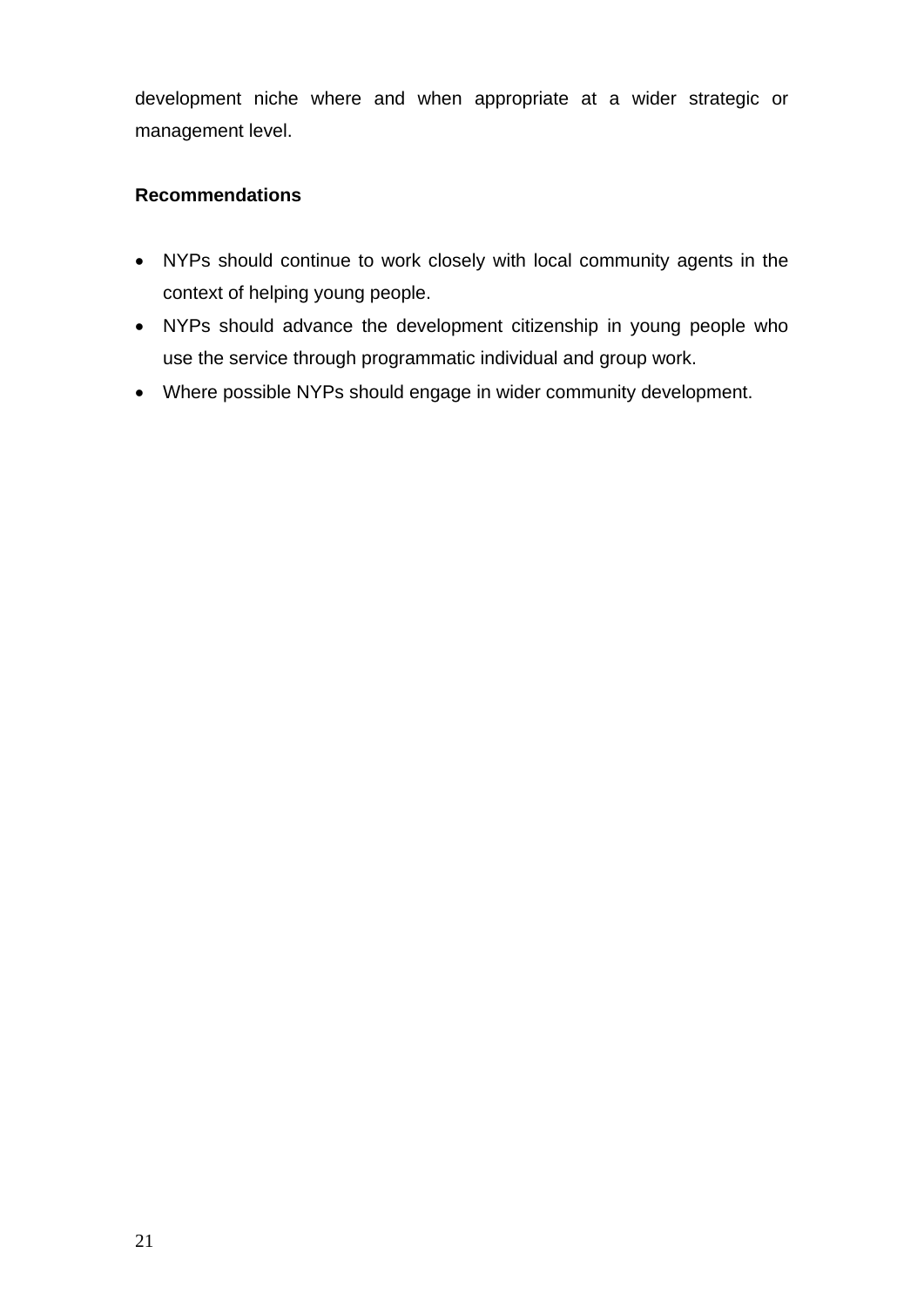# **Section Seven - Target Groups and Service Provision**

#### **Sources and Reasons for Referral**

Generally, NYPs accept referrals from any service or individual that has concerns regarding a young person's wellbeing. Sources of referral vary but in the main include social workers, psychologists, teachers and other family support services. Self-referral is on the increase and is common in all projects, either coming from a young person directly or through his/her parent(s). Young people attend NYPs for a range of reasons such as difficulties coping at home; poor parenting, lack of control, an absent parent or family break up or addiction issues. They may also attend as a result of issues in school, such as poor or non-attendance, behavioural problems; bullying and/or poor peer relationships. A young person may also come to the project in respect of issues at community level for example, involvement in anti-social behaviour, poor relations with friends and neighbours. Despite any variation in their reason for referral, very often, service users commonly demonstrate low selfesteem and poor self-image.

#### **Service Provision**

In the main, NYPs operate between 9.30am and 7.30pm Monday to Thursday, and 9.30am to 5pm Fridays. There is also some slight variation between projects with certain NYPs working later in response to specific need. Weekend work occurs primarily during spring and summer months and also in relation to specific events. In the context of completing the review, it was agreed that an extension of 'operating time' should be an autonomous decision by each of the projects in consultation with local needs, and be part dependent on NYP location. It was also noted that a formula agreed by management and staff for opening hours would be helpful to ensure the continued development of the projects. A suggested formula is that a project staff member works on average two late evenings per week and one Saturday per month.

In principle, a similar formula should be devised and apply in respect of summer closing of NYPs. Currently, some projects close for set periods of time in August to facilitate staff leave and time owed. The possibility of 'August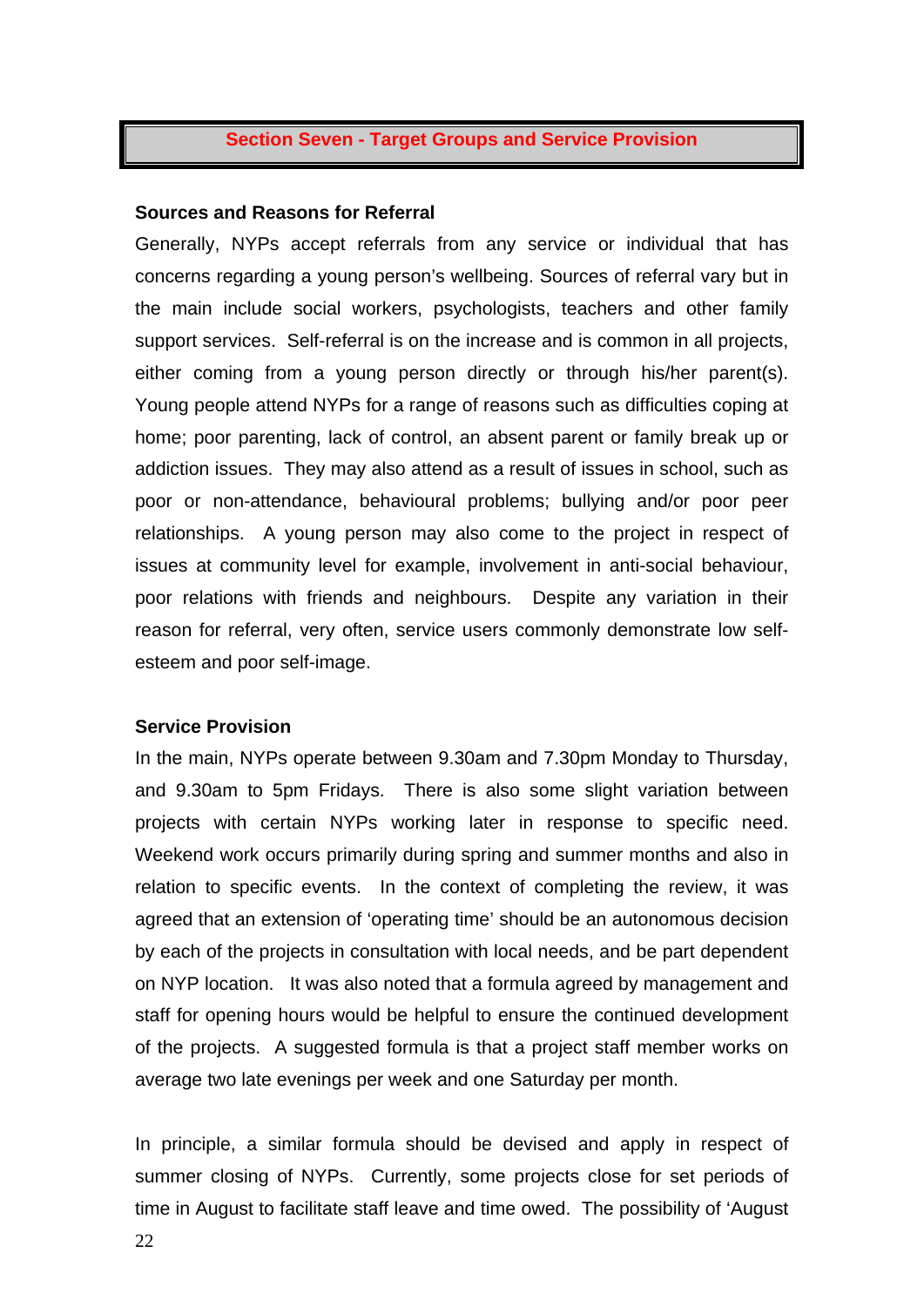opening' should be considered on the basis of need, but still be an autonomous decision for each project. It was noted to the review group that where there are generic summer programmes in the locality, it was deemed sometimes more appropriate for young people to be filtered into such services. Similarly in the interest of normalisation, a lot of youth clubs operate on weekends and NYP staff believe it to be important for young people to be networked into local activities where possible (in addition to their NYP involvement).

It is evident from the review that NYP staff are committed and work hard in the interest of meeting the needs of young people. They are also open to running a flexible needs driven service and will continue to embrace changes in response to community and service user need.

# **Recommendations**

- Service user forums be established to inform NYP programme design and timetabling.
- Activity levels will be not less than 50 referred young people per annum with a throughput of 70 young people.
- NYP staff should maintain contact with referred young people in the summer through diversionary activities.
- NYPs will operate their work programme across four seasons namely: September to December; January to March; April to June and June to September.
- Referred group work (groups for young people who are specifically selected) should be concentrated within three terms of the annual cycle.
- Each staff member should work (on average) two evenings per week (up to 9.30 pm) and one Saturday per month.
- NYP staff should facilitate others agencies to use project premises all year around.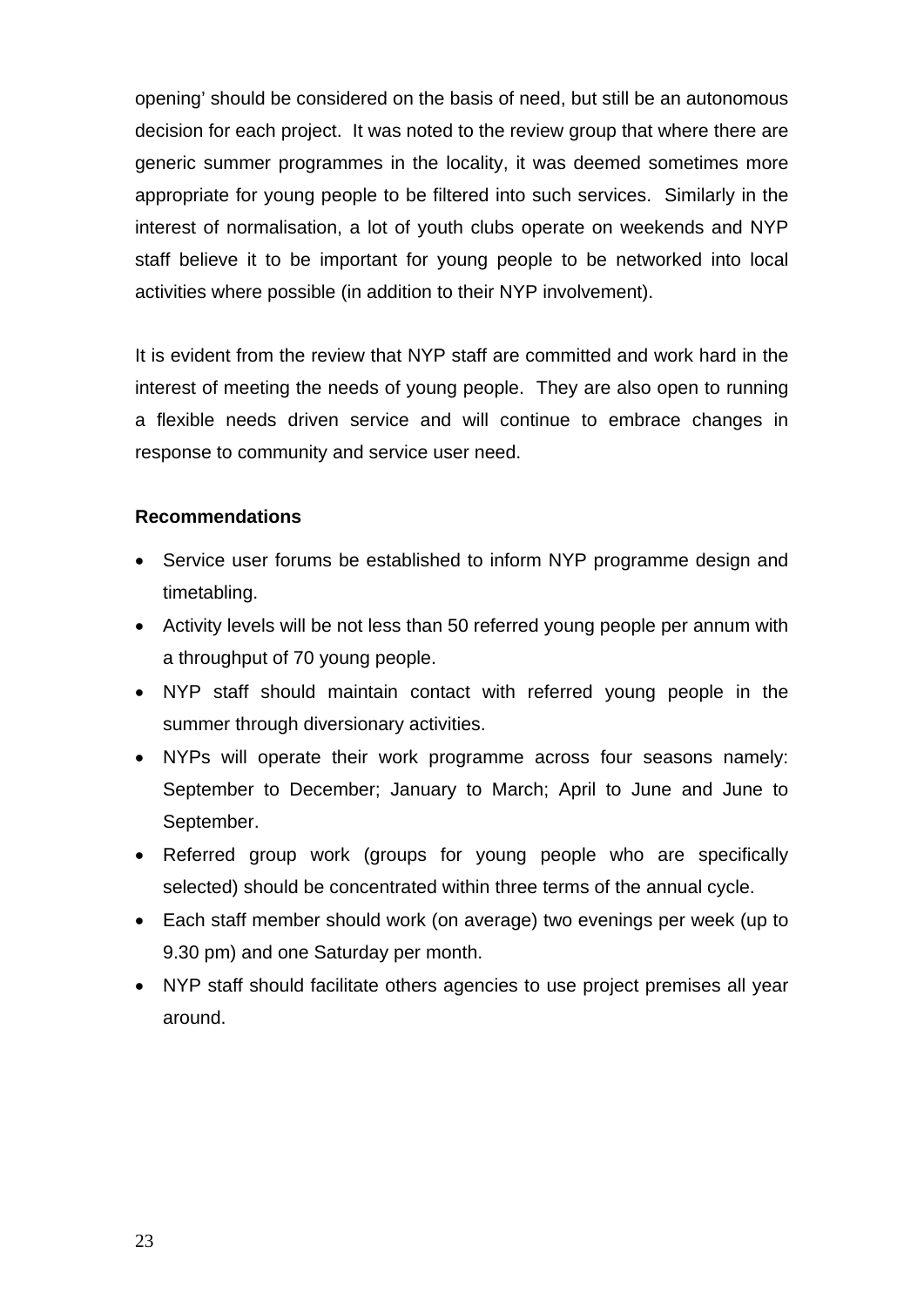# **Section Eight - Reflective Practice**

The importance of style of working is now established as a key factor in family support practice (Thompson, 1995). Where service users perceive staff as genuine, skilled, responsive and empathetic, interventions are far more likely to succeed. Although this may seem obvious, it should not be taken for granted or overlooked. In turn, an agency culture that enables such reflective practice to grow builds 'positive culture' which not alone protects service users rights, but also enhances a capacity to meet their needs (Reder et al, 1993). This applies equally to an NYP setting. With this in mind, in 2003, staff in community based family support services (including most NYP workers) undertook a one-year pilot project self-appraisal system. For the purpose of the scheme, self-appraisal was defined as: "The continuing process whereby project staff can monitor their practice and performance through a procedure of goal setting, action process and personal review in collaboration with their line manager". The project was reviewed by the Social Services Inspectorate in collaboration with the Child and Family Research and Policy Unit (SSI 2003). This scheme incorporated a triad of actions including:

- (1) The development of a set of written Standards for Family Support staff.
- (2) Compilation of a detailed Practice Manual to assist staff in achieving such standards and
- (3) The construction and implementation of a model of appraisal operated through one to one support supervision (monthly).

As part of the evaluation of the pilot scheme, SSI used qualitative research methods including questionnaires, individual meetings and focus group meetings with frontline staff and service managers. In summary, the initiative was found to be very successful and the following recommendations from subsequent report are now amended to apply more specifically to NYPs.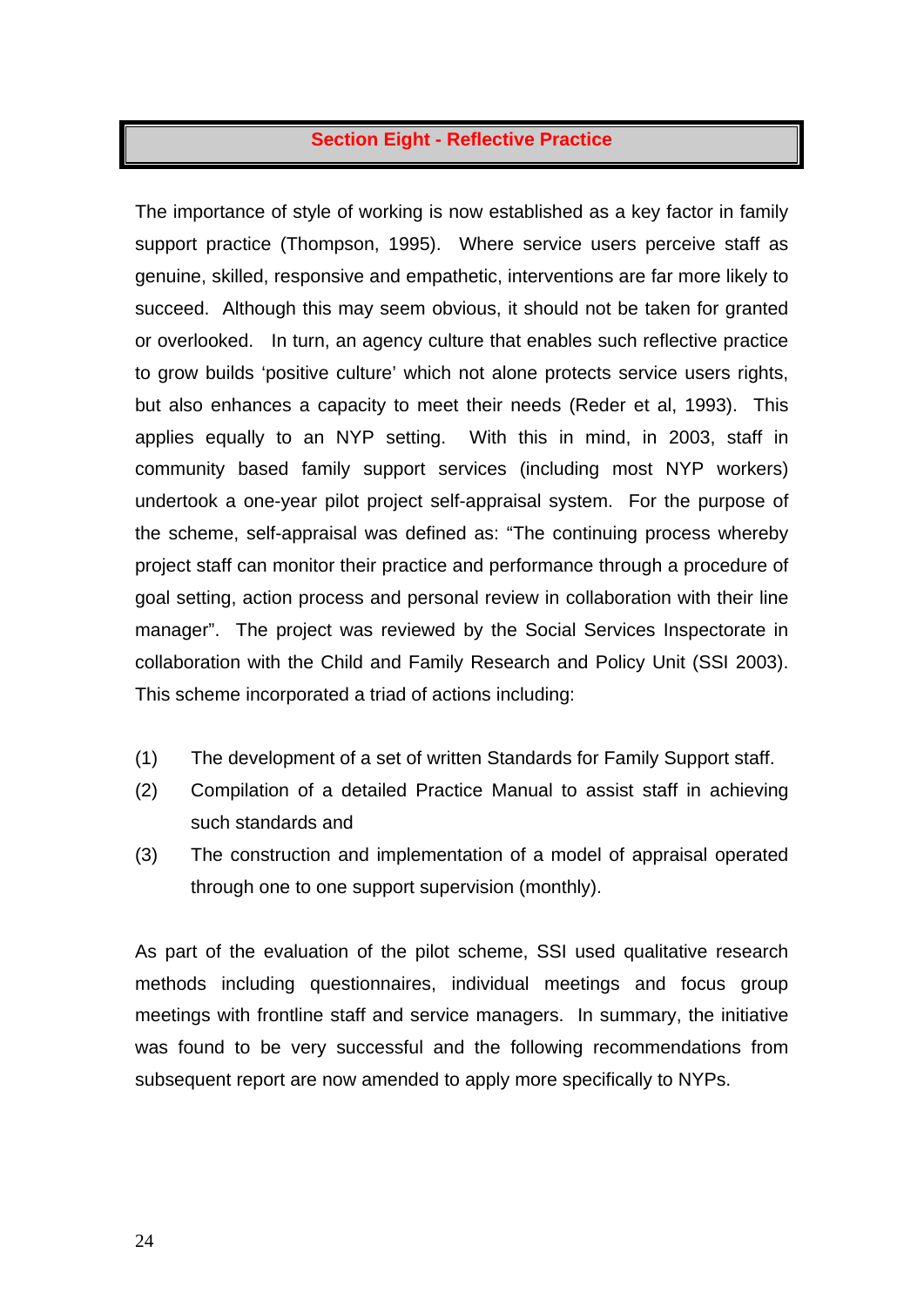# **Recommendations**

- Self-Appraisal methods encompassing Family Support Standards, Practice Manual and Regularised Supervision format should be applied to all NYPs in the region.
- □ Individual staff should self-appraise annually, unless otherwise agreed.
- The HSE Western Area and Foroige should require all new members of NYP staff to undertake Self-Appraisal.
- The Self-Appraisal Practice Manual should be revised in the specific context of NYPs to bring it more up-to-date while retaining host agencies policies.
- In collaboration with stakeholders at local management level, personnel from the Regional Office Child and Family Services (in its present or forthcoming format) should undertake the facilitative role in selfappraisal in respect of NYPs (as per the SSI specific recommendation).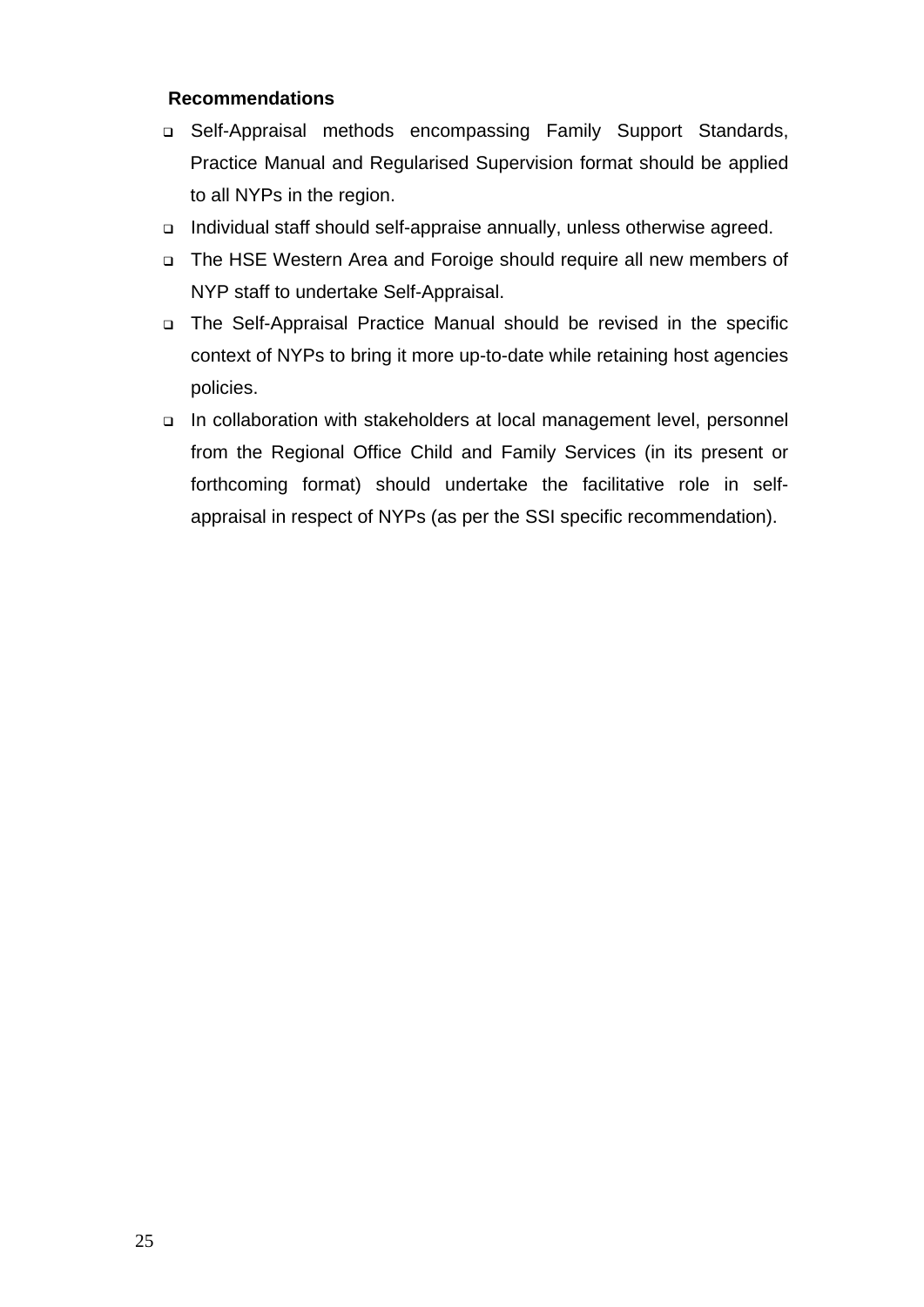## **Section Nine - Management Information System**

As with most childcare services, information systems in respect of service users on NYPs and the operations of projects are sparse and non-uniform in content and delivery. With a view to changing this situation and in the interest of uniformity, the HSE Western Area is part of an incoming National Child Care Information Project which incorporates an integrated information system for community based family support services. This venture is underpinned by a set of reliable assessment, intervention and evaluation tools. Potentially, this system will integrate all aspects of child and family services in the future and thus far, locally, NYP staff have been centrally involved in the piloting of the project. Whereas manual systems are now in place in all of the projects, software is being developed and will be introduced to NYPs on a phased basis.

The expected benefits of this system regarding NYPs include:

- Formal assessment tools used before any intervention takes place helps to ensure a 'needs' driven service.
- The introduction of formal assessment tools allows for a process to measure outcomes for children and families.
- Information will be systemically available to inform practice, policy and future developments.
- The electronic nature of the system will be more time and cost effective.
- Research and evaluation sectors will have access to a wider more coherent bank of information in order to help capacity building within the NYP programme.

#### **Recommendation**

The incoming HSE Western Area (Galway, Mayo and Roscommon) management information system for Child and Family Services should be applied universally across all NYPs in the 3 counties.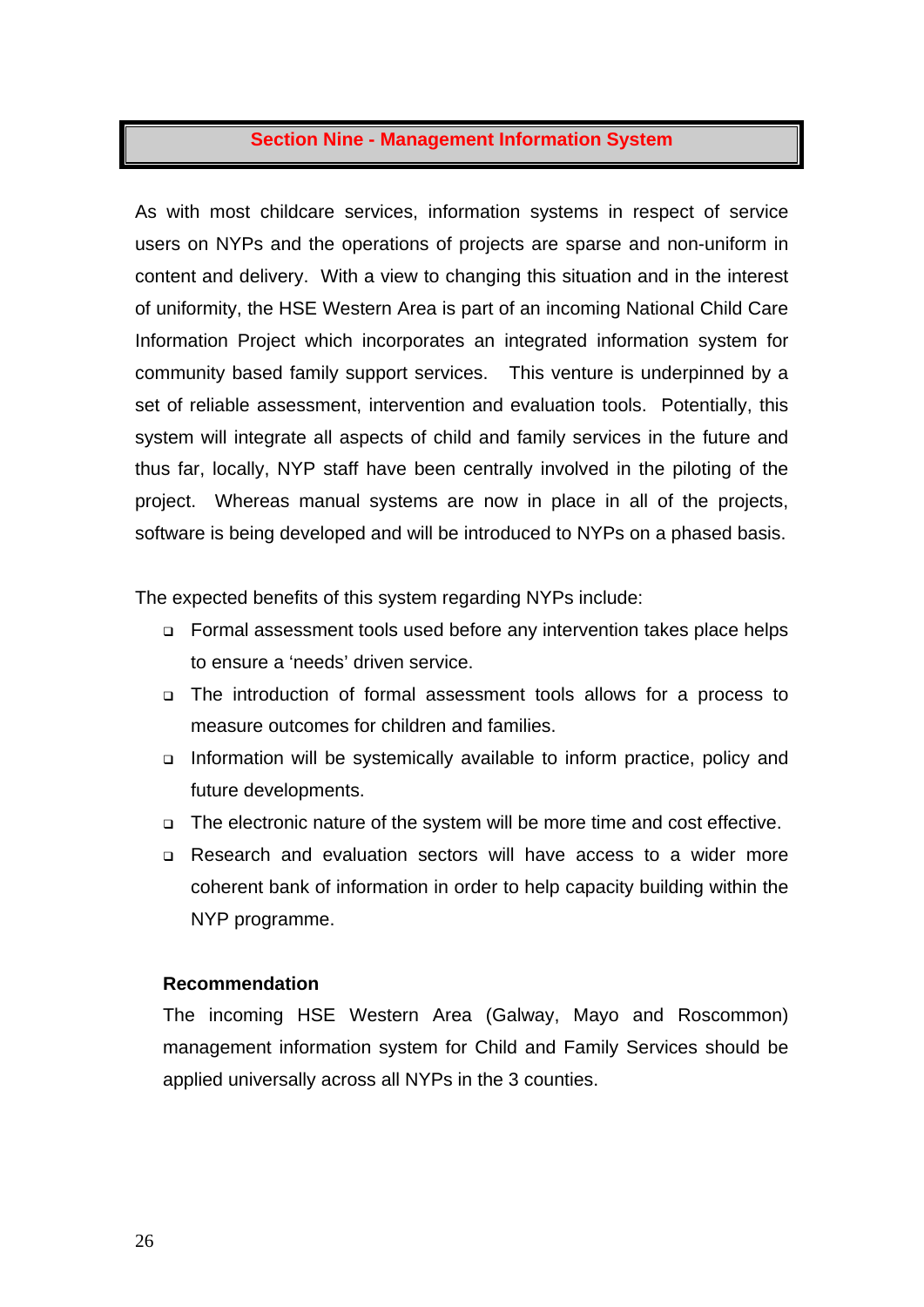Page 1 of 2

| $1$ agu $1$ ul $2$<br>Schedule for Implementation of Recommendations by Local Manager                                                                                                                                                                                      |                                             |                                                      |                                           |
|----------------------------------------------------------------------------------------------------------------------------------------------------------------------------------------------------------------------------------------------------------------------------|---------------------------------------------|------------------------------------------------------|-------------------------------------------|
| <b>RECOMMENDATIONS</b><br><b>LOCAL MANAGER</b>                                                                                                                                                                                                                             | <b>BASELINE</b><br><b>MEASURE STATEMENT</b> | <b>CHANGES THAT WILL OCCUR IN</b><br><b>ONE YEAR</b> | <b>VISIBLE CHANGE</b><br><b>INDICATOR</b> |
| 1. Oversee the implementation of<br>revised Aims and Objectives.                                                                                                                                                                                                           |                                             |                                                      |                                           |
| 2. Support the expansion of the Big<br><b>Brother Big Sister Programme</b><br>within and across existing and<br>future NYPs whilst also promoting<br>mentoring between current and<br>former service users (adolescents<br>and parents) as a new model of<br>intervention. |                                             |                                                      |                                           |
| 3. Support a focus on more intensive<br>work with smaller numbers.                                                                                                                                                                                                         |                                             |                                                      |                                           |
| 4. Ensure each care plan is assessed<br>(using at least one recognised tool)<br>planned, implemented and<br>reassessed and reviewed<br>according to the recommendations<br>of the review.                                                                                  |                                             |                                                      |                                           |
| 5. Support the development of<br>Service User Forums to inform<br>practice.                                                                                                                                                                                                |                                             |                                                      |                                           |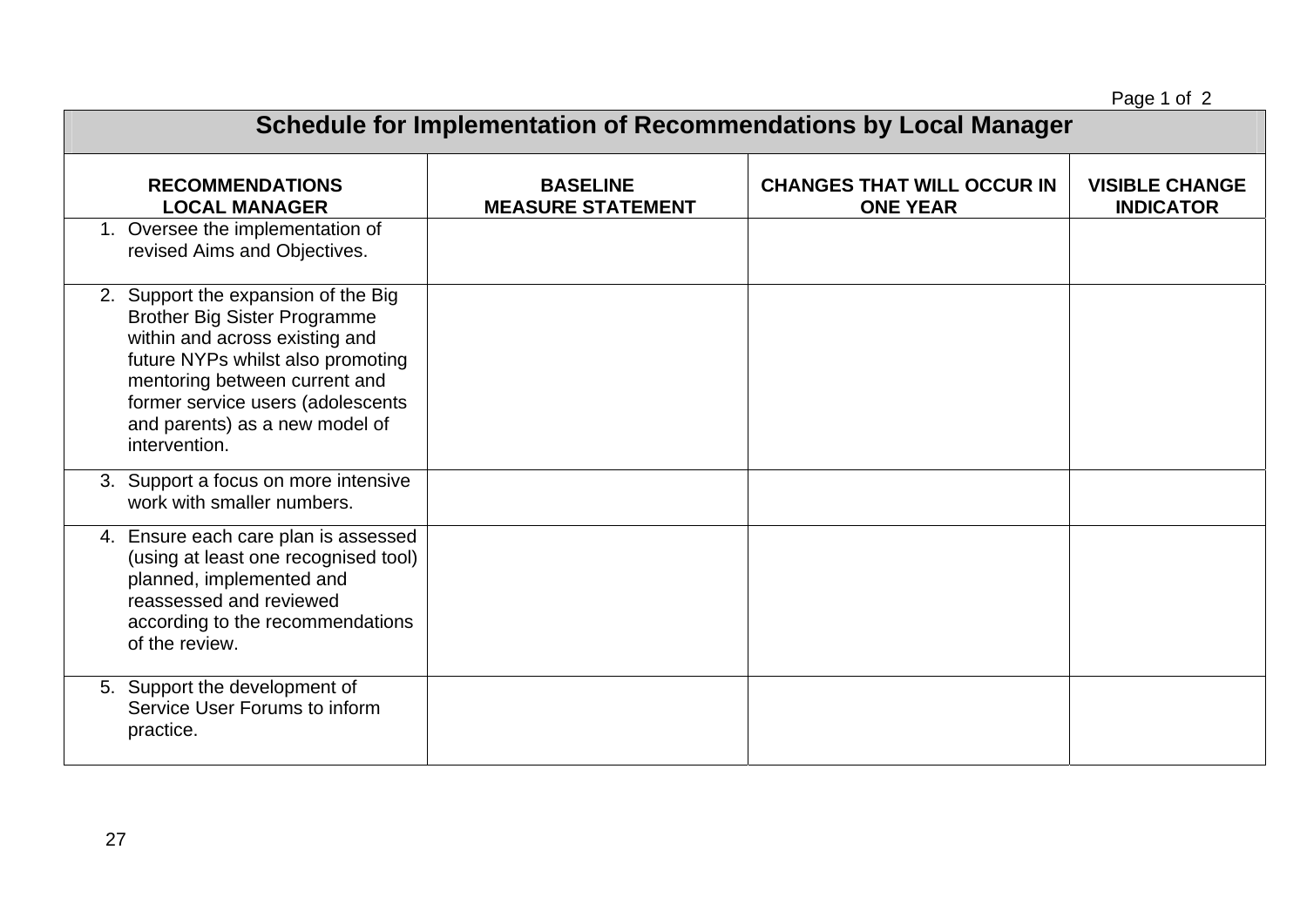|                                                                                                                                                                                                                 |                                             |                                                      | Page 2 of 2                               |
|-----------------------------------------------------------------------------------------------------------------------------------------------------------------------------------------------------------------|---------------------------------------------|------------------------------------------------------|-------------------------------------------|
| Schedule for Implementation of Recommendations by Local Manager                                                                                                                                                 |                                             |                                                      |                                           |
| <b>RECOMMENDATIONS</b><br><b>LOCAL MANAGER</b>                                                                                                                                                                  | <b>BASELINE</b><br><b>MEASURE STATEMENT</b> | <b>CHANGES THAT WILL OCCUR IN</b><br><b>ONE YEAR</b> | <b>VISIBLE CHANGE</b><br><b>INDICATOR</b> |
| 6. Ensure facilitation of each project<br>staff member continuing to work<br>evenings (two per week-up to 9.30<br>pm) and one Saturday per month<br>(on average).                                               |                                             |                                                      |                                           |
| 7. The HSE and Foroige should<br>require all new members of NYP<br>staff to undertake staff Self-<br>Appraisal.                                                                                                 |                                             |                                                      |                                           |
| 8. The programme of Self-Appraisal<br>encompassing Family Support<br>Standards, Practice Manual and<br>programme of supervision should<br>be streamlined across all NYPs in<br>the region (pending completion). |                                             |                                                      |                                           |
| 9. Support and ensure the incoming<br>management system is applied<br>universally across all NYPs in the<br>region.                                                                                             |                                             |                                                      |                                           |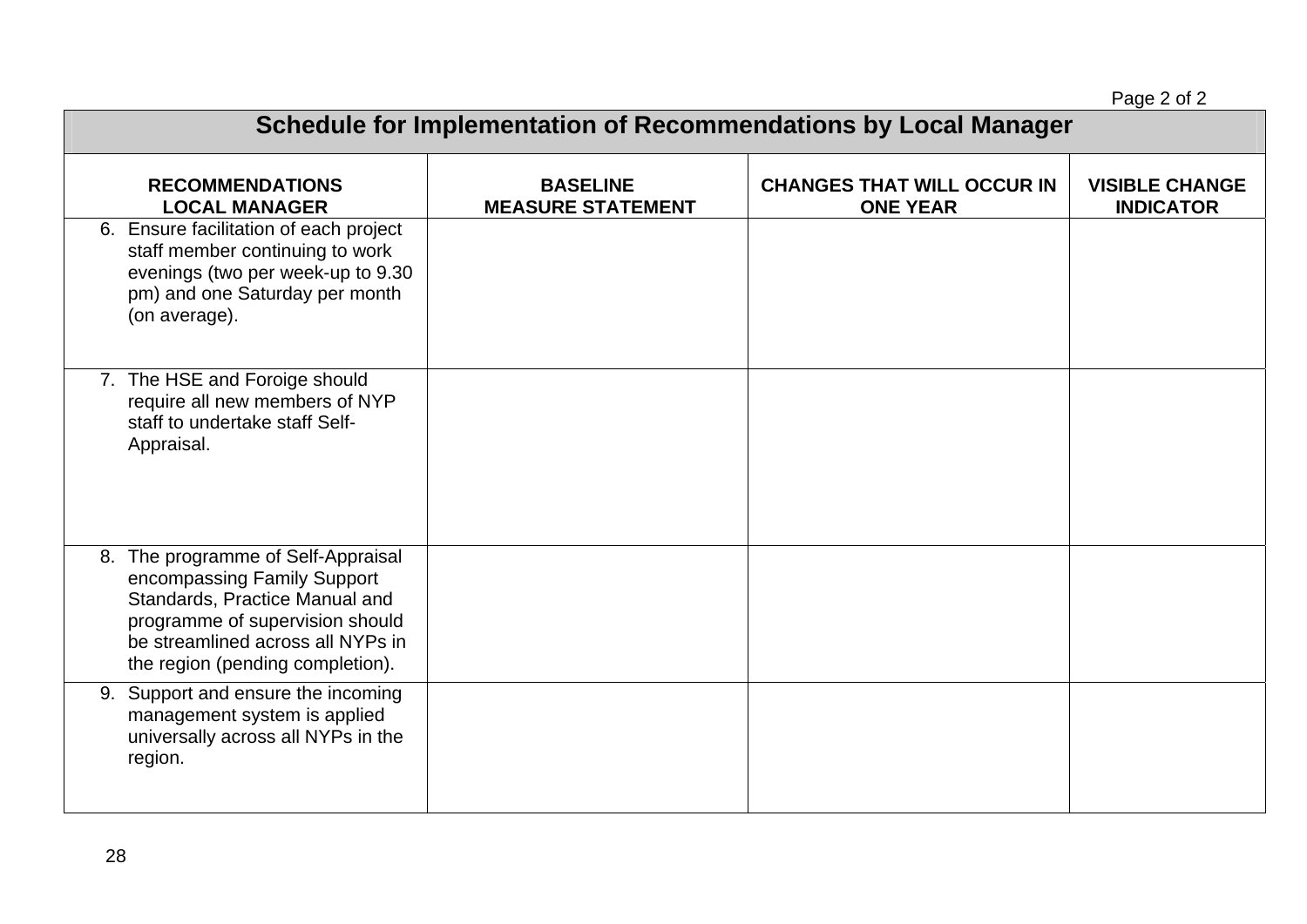Page 1 of 7

| . ugu . u. .<br><b>Schedule for Implementation of Recommendations by Project Staff</b>                                                                                             |                                             |                                                      |                                           |  |
|------------------------------------------------------------------------------------------------------------------------------------------------------------------------------------|---------------------------------------------|------------------------------------------------------|-------------------------------------------|--|
| <b>RECOMMENDATIONS</b><br><b>PROJECT STAFF</b>                                                                                                                                     | <b>BASELINE</b><br><b>MEASURE STATEMENT</b> | <b>CHANGES THAT WILL OCCUR IN</b><br><b>ONE YEAR</b> | <b>VISIBLE CHANGE</b><br><b>INDICATOR</b> |  |
| 1. In order to ensure even spread of<br>any NYP service, there should be<br>40-60% turnover of cases with an<br>annual review of every service<br>user engaged in individual work. |                                             |                                                      |                                           |  |
| 2. Individual work should be<br>contractually agreed between<br>worker and service user and<br>include an assessment of needs,<br>task, intervention and timeline.                 |                                             |                                                      |                                           |  |
| 3. Resiliency building methods<br>should be incorporated into an<br>individual work plan.                                                                                          |                                             |                                                      |                                           |  |
| 4. Specific forms of social support<br>should be targeted within an<br>individual work plan namely,<br>Concrete, Emotional, Esteem and<br><b>Advice Support</b>                    |                                             |                                                      |                                           |  |
| 5. Results from assessments will<br>inform the process of matching<br>young people to groups.                                                                                      |                                             |                                                      |                                           |  |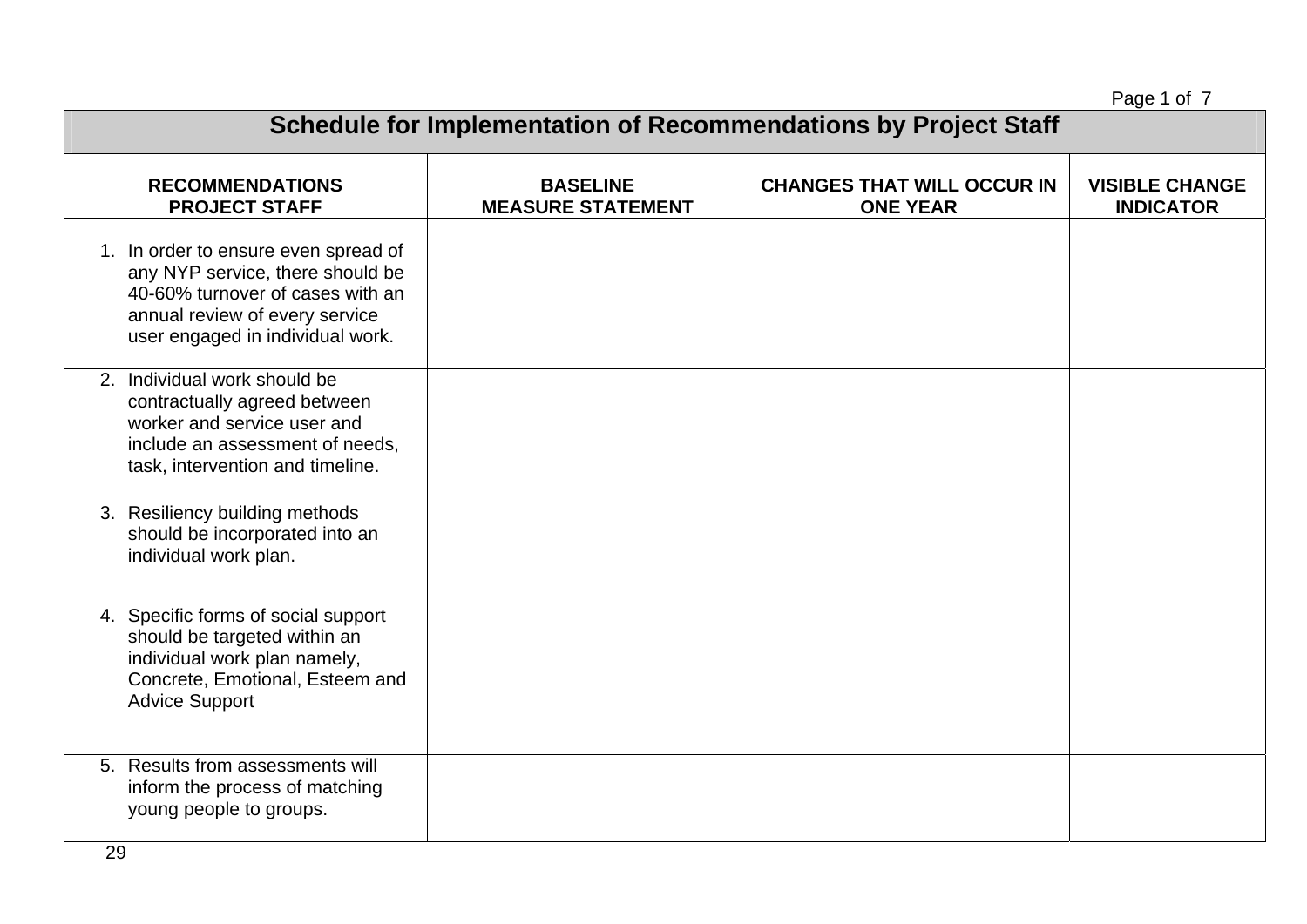Page 2 of 7

| $.490 - .1$<br><b>Schedule for Implementation of Recommendations by Project Staff</b>                                                                                                   |                                             |                                                      |                                           |  |
|-----------------------------------------------------------------------------------------------------------------------------------------------------------------------------------------|---------------------------------------------|------------------------------------------------------|-------------------------------------------|--|
| <b>RECOMMENDATIONS</b><br><b>PROJECT STAFF</b><br>6. NYPs will promote models of<br>group work with other services and                                                                  | <b>BASELINE</b><br><b>MEASURE STATEMENT</b> | <b>CHANGES THAT WILL OCCUR IN</b><br><b>ONE YEAR</b> | <b>VISIBLE CHANGE</b><br><b>INDICATOR</b> |  |
| engage partners from other<br>disciplines and/or agencies.                                                                                                                              |                                             |                                                      |                                           |  |
| 7. All NYPs will proactively move<br>towards more intensive group work<br>(matched to need assessment)<br>employing an agreed formula,<br>endorsed by local and regional<br>management. |                                             |                                                      |                                           |  |
| 8. A focus on more intensive work<br>with smaller numbers.                                                                                                                              |                                             |                                                      |                                           |  |
| 9. The use of the assessment tools<br>will be incorporated into group<br>work planning to ensure that the<br>young people most in need are in<br>receipt of the service.                |                                             |                                                      |                                           |  |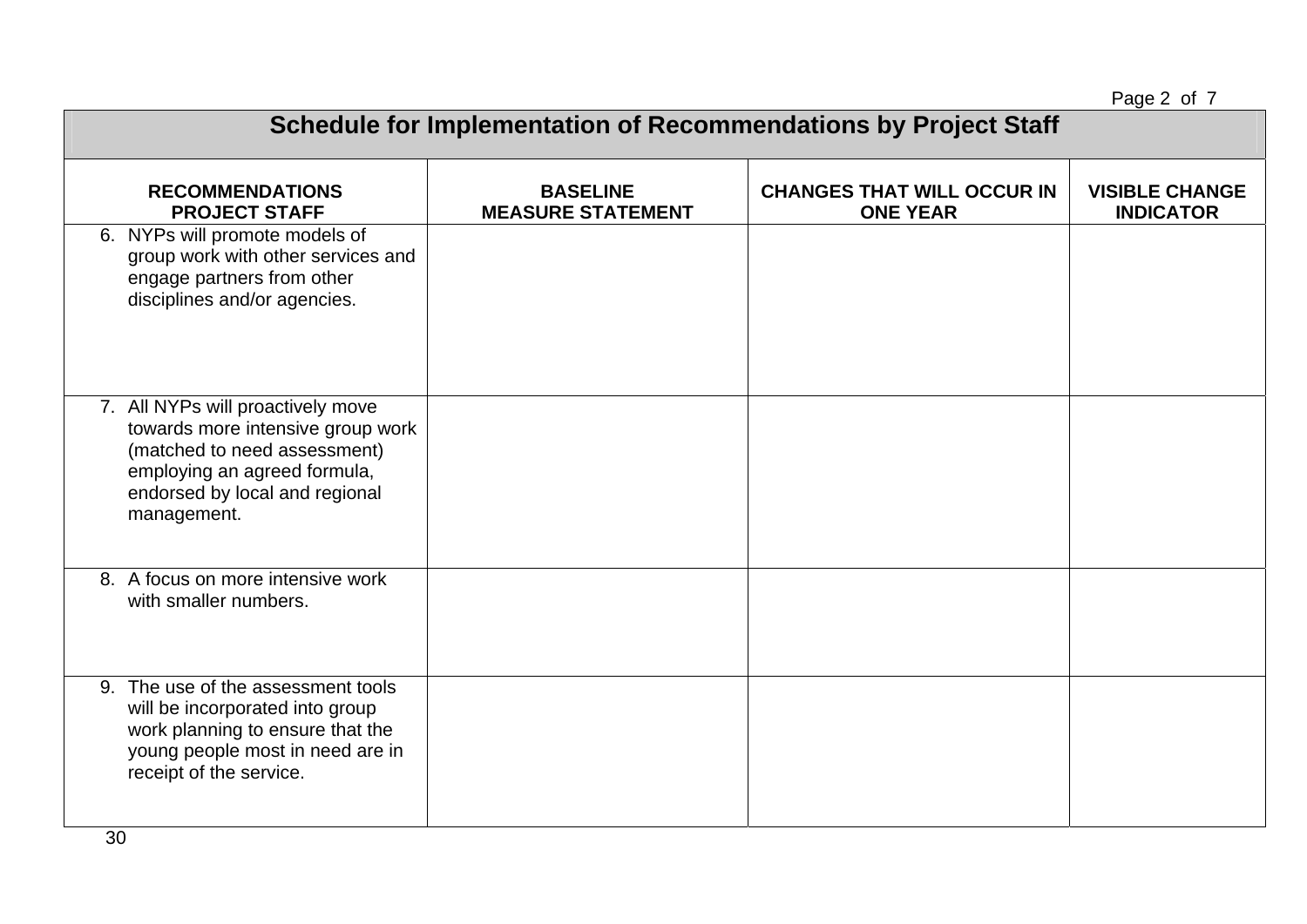Page 3 of 7

| <b>Schedule for Implementation of Recommendations by Project Staff</b>                                                                                                                                                |                                             |                                                      |                                           |  |
|-----------------------------------------------------------------------------------------------------------------------------------------------------------------------------------------------------------------------|---------------------------------------------|------------------------------------------------------|-------------------------------------------|--|
| <b>RECOMMENDATIONS</b><br><b>PROJECT STAFF</b>                                                                                                                                                                        | <b>BASELINE</b><br><b>MEASURE STATEMENT</b> | <b>CHANGES THAT WILL OCCUR IN</b><br><b>ONE YEAR</b> | <b>VISIBLE CHANGE</b><br><b>INDICATOR</b> |  |
| 10. Each case will be reviewed and<br>reassessed after intensive group<br>work /intervention has been<br>completed. This information will<br>inform the development of<br>programmes and interventions<br>regionally. |                                             |                                                      |                                           |  |
| 11. Group work will be part of the<br>young person's programme plan<br>and resiliency building will be<br>incorporated into the plan.                                                                                 |                                             |                                                      |                                           |  |
| 12. In order to ensure each plan is<br>assessed, planned, implemented<br>and reassessed a lead person/key<br>worker will be appointed to each<br>young person.                                                        |                                             |                                                      |                                           |  |
| 13. Any decisions in relation to<br>undertaking family work will be<br>informed by the availability of other<br>local services.                                                                                       |                                             |                                                      |                                           |  |
| 14. The young person will remain the<br>main targeted service user within<br>the NYP.                                                                                                                                 |                                             |                                                      |                                           |  |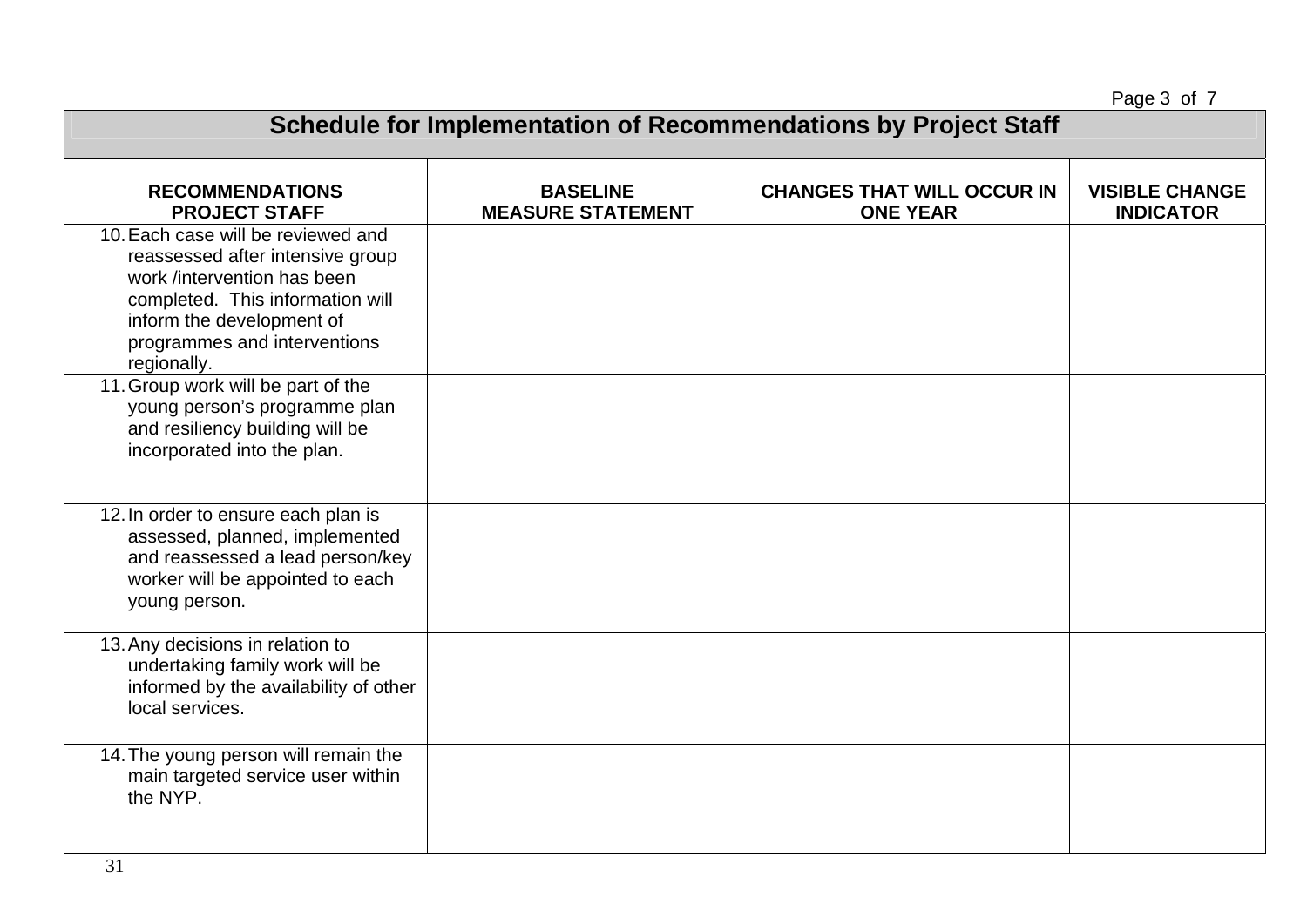Page 4 of 7

| <b>Schedule for Implementation of Recommendations by Project Staff</b>                                                                                                               |                                             |                                                      |                                           |  |
|--------------------------------------------------------------------------------------------------------------------------------------------------------------------------------------|---------------------------------------------|------------------------------------------------------|-------------------------------------------|--|
| <b>RECOMMENDATIONS</b><br><b>PROJECT STAFF</b>                                                                                                                                       | <b>BASELINE</b><br><b>MEASURE STATEMENT</b> | <b>CHANGES THAT WILL OCCUR IN</b><br><b>ONE YEAR</b> | <b>VISIBLE CHANGE</b><br><b>INDICATOR</b> |  |
| 15. Support will be made available to<br>Families in times of crisis and<br>during significant life events.                                                                          |                                             |                                                      |                                           |  |
| 16. Assessment tools will be used with<br>Parents in respect of Family Work.                                                                                                         |                                             |                                                      |                                           |  |
| 17. NYPs will play a key role in<br>identifying Families needs and in<br>referring them to appropriate<br>services, this will apply at all times<br>and not only in times of crisis. |                                             |                                                      |                                           |  |
| 18.A ratio of 60% intensive; 30% non-<br>intensive and 10% generic work<br>will apply in respect of group work.                                                                      |                                             |                                                      |                                           |  |
| 19. NYPs will focus on young people<br>who are at risk (Hardiker Levels<br>Three and Four).                                                                                          |                                             |                                                      |                                           |  |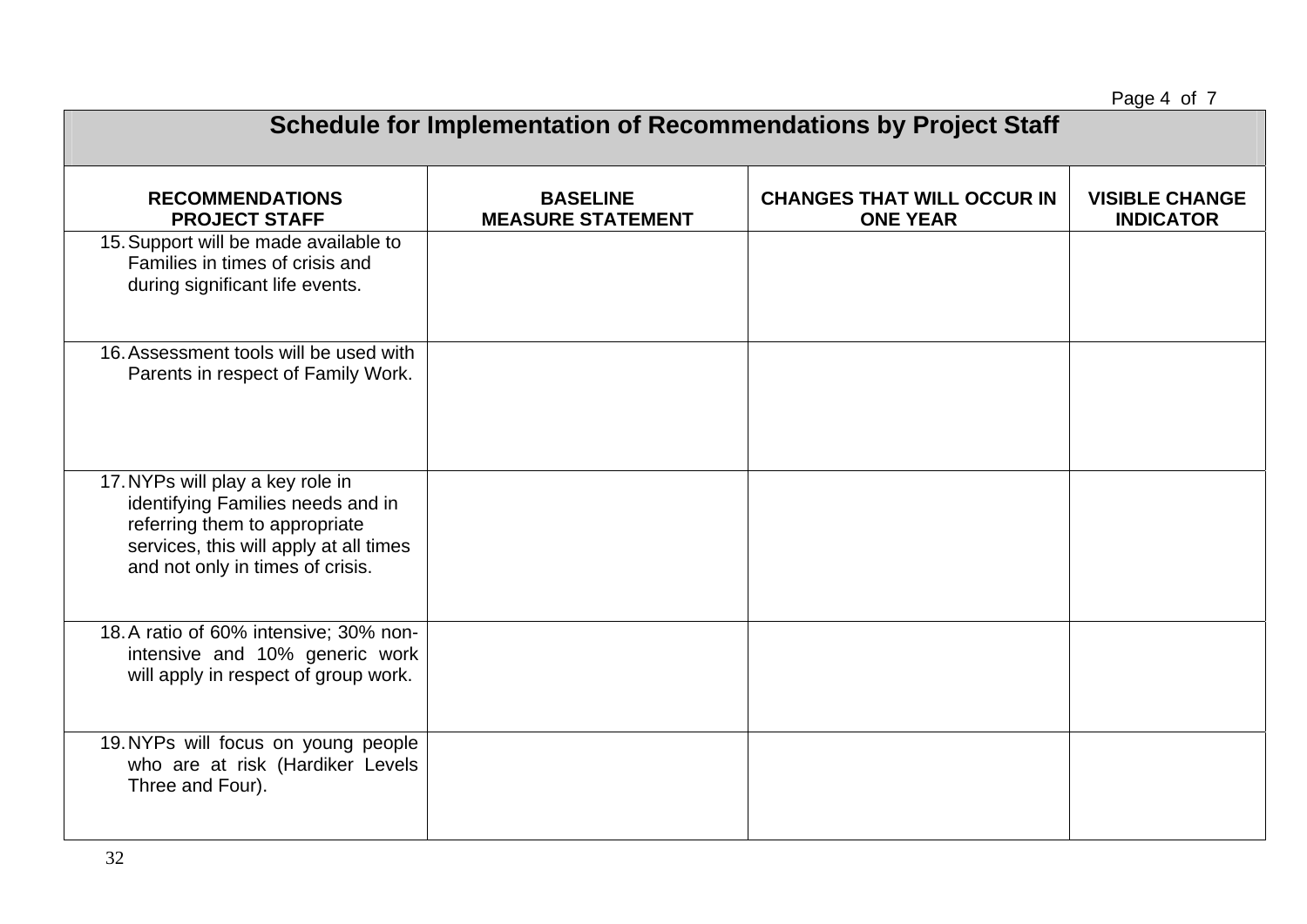Page 5 of 7

| $1$ uyu u u<br>Schedule for Implementation of Recommendations by Project Staff                                                                                 |                                             |                                                      |                                           |  |
|----------------------------------------------------------------------------------------------------------------------------------------------------------------|---------------------------------------------|------------------------------------------------------|-------------------------------------------|--|
| <b>RECOMMENDATIONS</b><br><b>PROJECT STAFF</b>                                                                                                                 | <b>BASELINE</b><br><b>MEASURE STATEMENT</b> | <b>CHANGES THAT WILL OCCUR IN</b><br><b>ONE YEAR</b> | <b>VISIBLE CHANGE</b><br><b>INDICATOR</b> |  |
| 20. Assessments will be carried out<br>with all young people who are<br>candidates for intensive work.                                                         |                                             |                                                      |                                           |  |
| 21. Intensive work will only be offered<br>to young people demonstrating a<br>need for such a level of<br>intervention.                                        |                                             |                                                      |                                           |  |
| 22. Individual Work will account for<br>20% of a Project Workers time; will<br>be task centred; time limited and<br>guided by assessment.                      |                                             |                                                      |                                           |  |
| 23. All projects will hold case reviews<br>as outlined in the information<br>system and will also host safety<br>reviews independently of the case<br>reviews. |                                             |                                                      |                                           |  |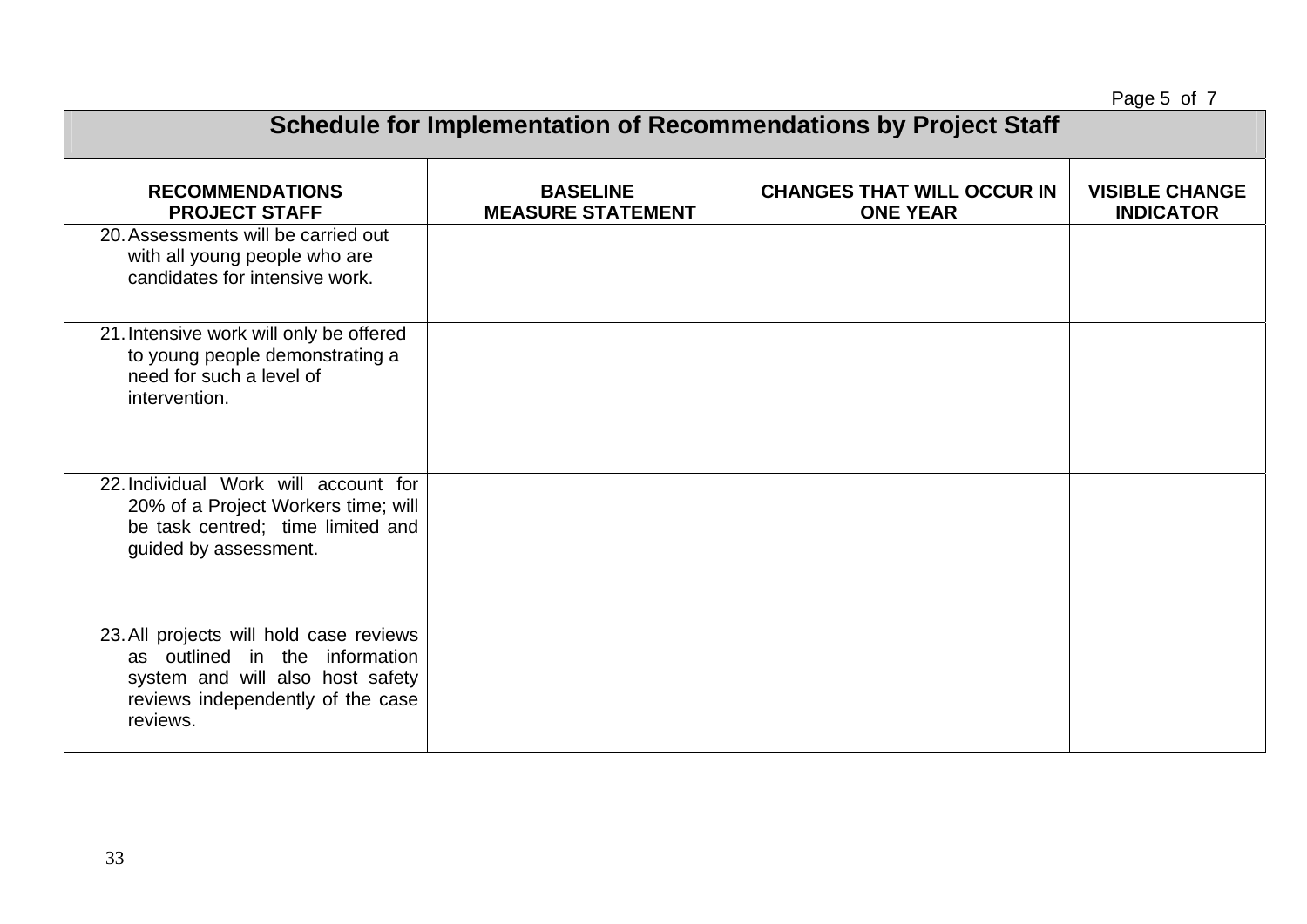Page 6 of 7

| . ago o o. .<br><b>Schedule for Implementation of Recommendations by Project Staff</b>                                                                             |                                             |                                                      |                                           |  |
|--------------------------------------------------------------------------------------------------------------------------------------------------------------------|---------------------------------------------|------------------------------------------------------|-------------------------------------------|--|
| <b>RECOMMENDATIONS</b><br><b>PROJECT STAFF</b>                                                                                                                     | <b>BASELINE</b><br><b>MEASURE STATEMENT</b> | <b>CHANGES THAT WILL OCCUR IN</b><br><b>ONE YEAR</b> | <b>VISIBLE CHANGE</b><br><b>INDICATOR</b> |  |
| 24. All projects should have a<br>minimum of two staff to enable<br>cohesive development of group<br>work programmes and have half<br>time administration support. |                                             |                                                      |                                           |  |
| 25. In terms of service capacity, NYP<br>activity levels will not be less than<br>50 referred young people per<br>annum with a throughput of 70<br>young people.   |                                             |                                                      |                                           |  |
| 26. The NYP Programme will operate<br>across four quarters per year<br>namely, Sept-Dec; Jan-March;<br>April-June and June-September.                              |                                             |                                                      |                                           |  |
| 27. Referred group work to be<br>concentrated into three terms per<br>annum.                                                                                       |                                             |                                                      |                                           |  |
| 28. Each staff continue to work two<br>late evenings (up to 9.30 pm) and<br>one Saturday per month (on<br>average).                                                |                                             |                                                      |                                           |  |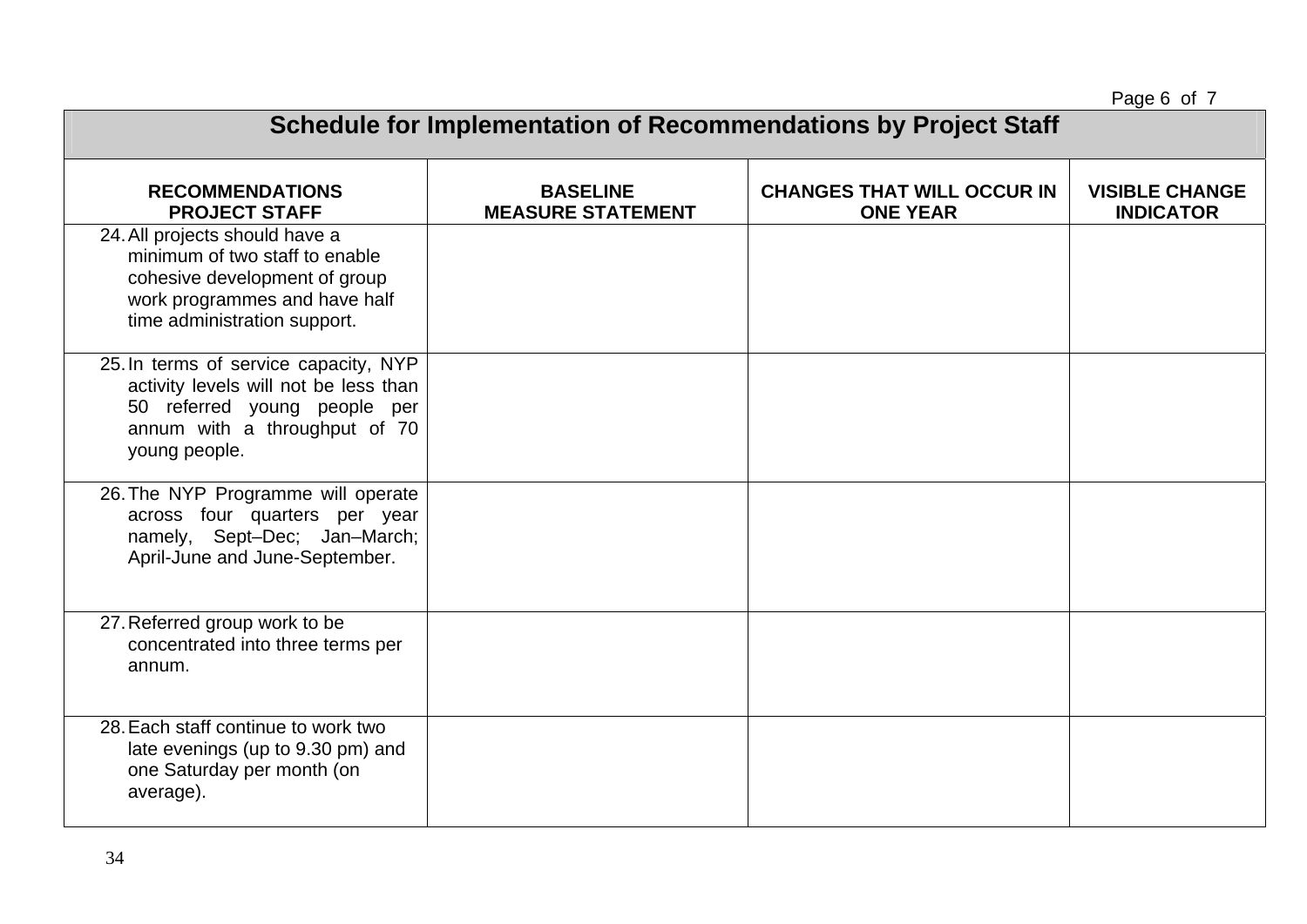Page 7 of 7

| , agu , v, <i>,</i><br>Schedule for Implementation of Recommendations by Project Staff                               |                                             |                                                      |                                           |  |
|----------------------------------------------------------------------------------------------------------------------|---------------------------------------------|------------------------------------------------------|-------------------------------------------|--|
| <b>RECOMMENDATIONS</b><br><b>PROJECT STAFF</b>                                                                       | <b>BASELINE</b><br><b>MEASURE STATEMENT</b> | <b>CHANGES THAT WILL OCCUR IN</b><br><b>ONE YEAR</b> | <b>VISIBLE CHANGE</b><br><b>INDICATOR</b> |  |
| 29. NYP will facilitate others to use<br>building all year around (where<br>practicable to do so).                   |                                             |                                                      |                                           |  |
| 30. NYP staff will maintain contact with<br>referred young people through<br>diversionary work during<br>summertime. |                                             |                                                      |                                           |  |
| 31. The Management Information<br>System will be applied universally<br>across all NYPs.                             |                                             |                                                      |                                           |  |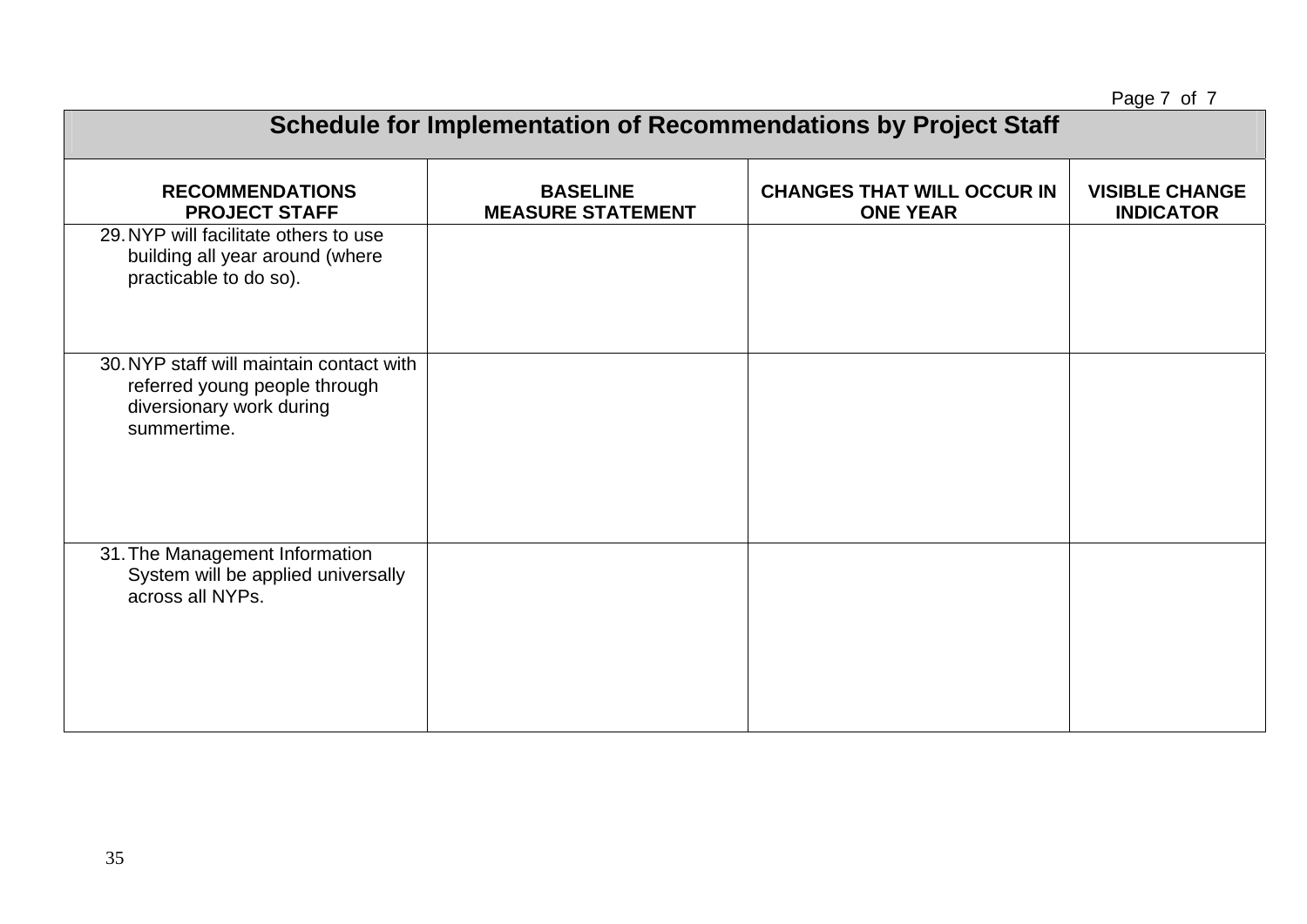# **Bibliography**

Benson, P. (1996) Developmental Assets Among Minneapolis Youth: the urgency of promoting healthy community, Minneapolis Search Institute.

Boldt, S. (1997) Hear My Voice: Early School Leaving Report, Marino Institute of Education, Dublin.

Brady, B., Dolan, P. and Canavan, J. (2004) Working for Children & Families - Exploring Good Practice in Child and Family Services, Research Report Department of Health and Children, WHB/NUI, Galway Child and Family Research and Policy Unit Publication.

Canavan, J. (1993) Westside Neighbourhood Youth Project: Evaluation Report, Galway, Western Health Board.

Canavan, J. (1998) North Mayo Schools Project: A Blueprint For Supporting Young People in School, Evaluation Report for Foroige By NUI, Galway.

Canavan, J. and Dolan, P. (2000) Refocusing Project Work with Adolescents towards a Family Support Paradigm. In J. Canavan , P. Dolan and J. Pinkerton (Eds.), Family Support: Direction From Diversity, Jessica Kingsley Publ. London. Ch 6, pp. 123-145.

Canavan, J., Dolan, P. and Pinkerton, J. (2000) (Eds.), Family Support: Direction From Diversity, Jessica Kingsley Publ. London. Ch 6, pp. 123-145.

Coleman J.S. (1988) Social capital in the creation of human capital, American Journal of Sociology. 94:S95- 121.

Connell, J.P. and Gambone, M.A. (1999) Youth Development in Community Settings: A Community Action Framework, Gambone and Associates Philadelphia.

Clarke, A. and Clarke, A. (2003) Human Resilience: A Fifty Year Quest, Jessica Kingsley Publ. London.

Coleman J.C. and Hendry L. (1999) The Nature of Adolescence, Adolescence and Society, Routledge London.

Cutrona, C.E. (1996) Social Support in Couples, - Marriage as a Resource in Times of Stress, Sage Series on Close Relationships, Sage Publications London.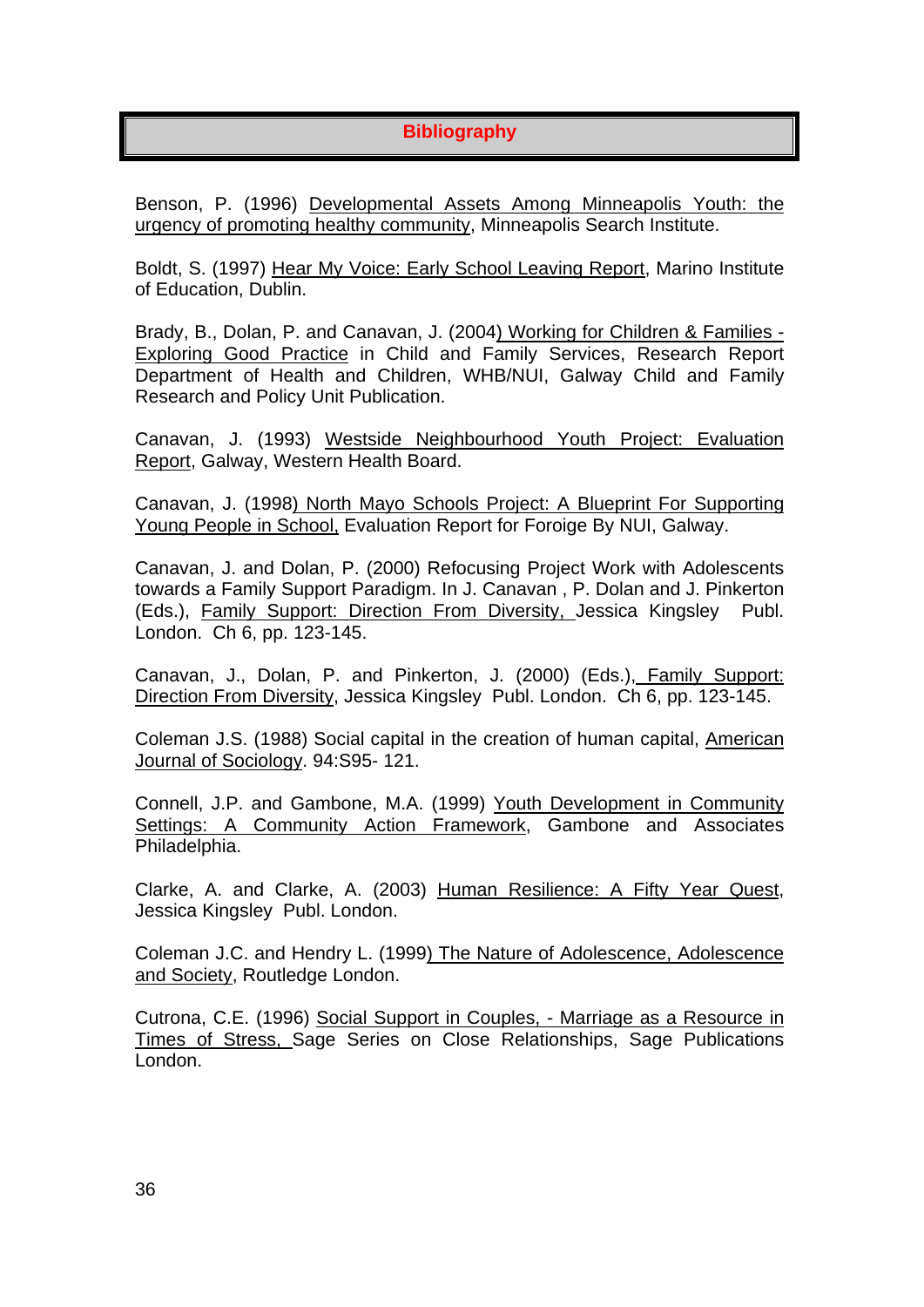Cutrona, C.E. (2000) Social Support Principles for Strengthening Families: Messages form America, In J. Canavan, P. Dolan and J. Pinkerton (Eds.), Family Support: Direction From Diversity, Jessica Kingsley Publ. London. Ch 5, pp. 103-122.

Dolan, P. (1997) Perceived Social Networks and Social Support among Parents of Adolescents: A study of twenty six cases in a disadvantaged community. Unpublished Masters Degree Thesis for the Degree of M.Litt. to the Department of Social Studies, University of Dublin, Trinity College Dublin.

Dolan, P. (2005) Helping Young People at Risk through Social Support: NYP Youth Study Summary Report, a Joint Foroige /Child and Family Research and Policy Unit Publication.

Dryfoos, J.G., Quinn, J. and Barkin, C. (2005) Community Schools in Action: Lessons from a Decade of Practice, Oxford University Press.

Forde, S. (2001) Guildelines for Individual Work Programmes, Unpublished Degree Thesis for the Degree of B.A. in Applied Social Studies, at Athlone Institute of Technology, Co.Westmeath.

Frydenberg, E. (1997) Adolescent Coping: Theoretical and Research Perspectives, Adolescence and Society Series, Routledge, London and New York.

Gavigan, C. (2002) A follow up study of perception of service users who are experiencing adversity and attending NYPs of the service they receive. Unpublished Degree Thesis for the Degree of B.A. in Applied Social Studies, at Athlone Insitute of Technology, Co.Westmeath.

Gilligan, R. (2001) Promoting Resilience: A Resource Guide on Working with Children in the Care System, London: British Agencies of Adoption and Fostering.

Government of Ireland. (2000) The National Children's Strategy: Our Children, Their Lives*,* Stationery Office, Dublin.

Government of Ireland. (2002) Best Health for Children: Get Connected: Developing an Adolescent Friendly Health Service. Stationery Office, Dublin.

Government of Ireland. (2003) Social Services Inspectorate Annual Report. Stationery Office, Dublin.

Hardiker, P., Exton K. And Barker, M. (1991) Policies and Practices in Preventive Child Care. Avebury, Aldershot.

Herbert, M. (2000) Children in Control: Helping Parents to Restore the Balance, In J. Canavan, P. Dolan and J. Pinkerton (Eds.) Family Support: Direction From Diversity, Jessica Kingsley, Publ. London, Ch. 4, pp. 79-102.